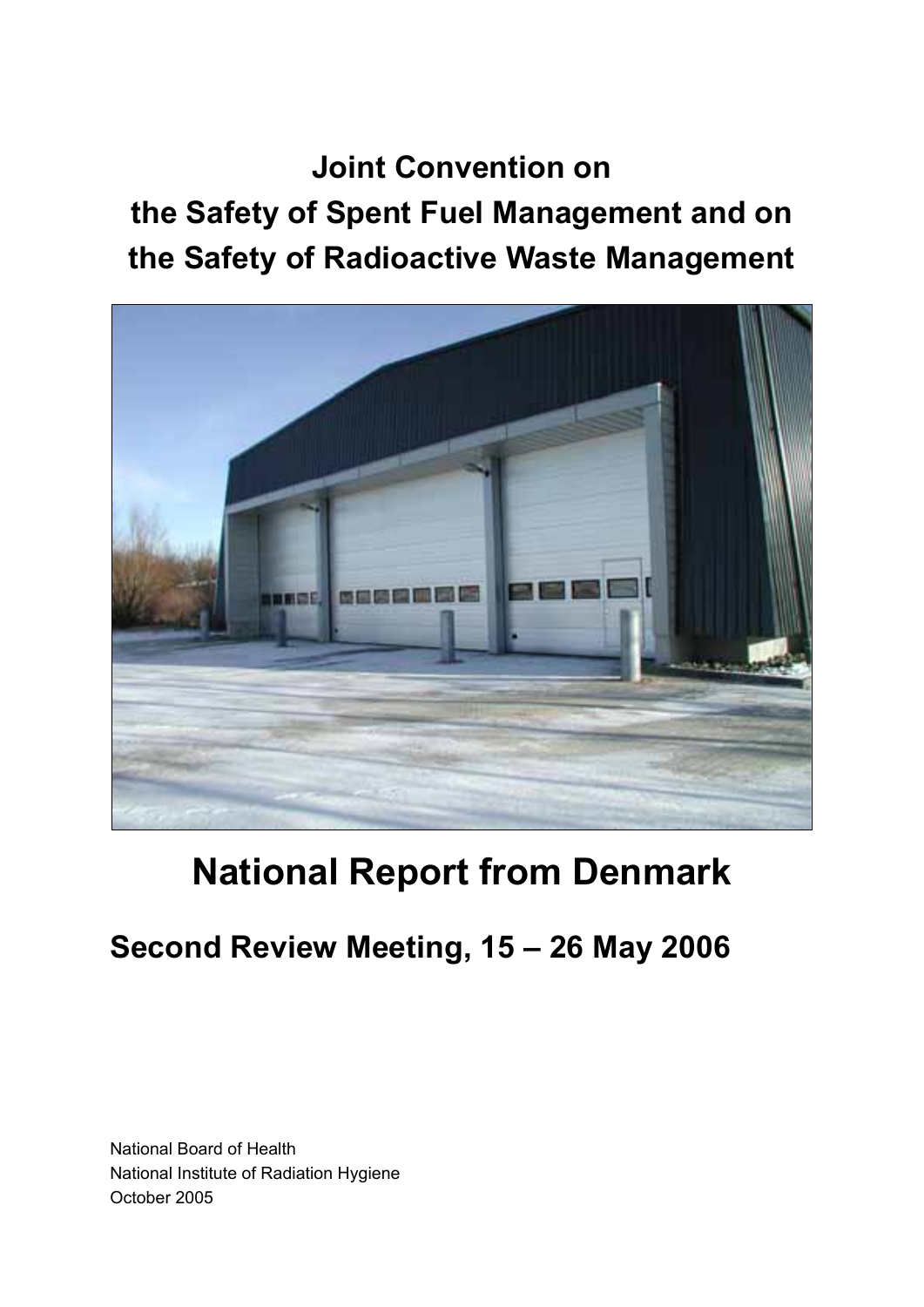*Cover picture: New waste storage facility at Danish Decommissioning*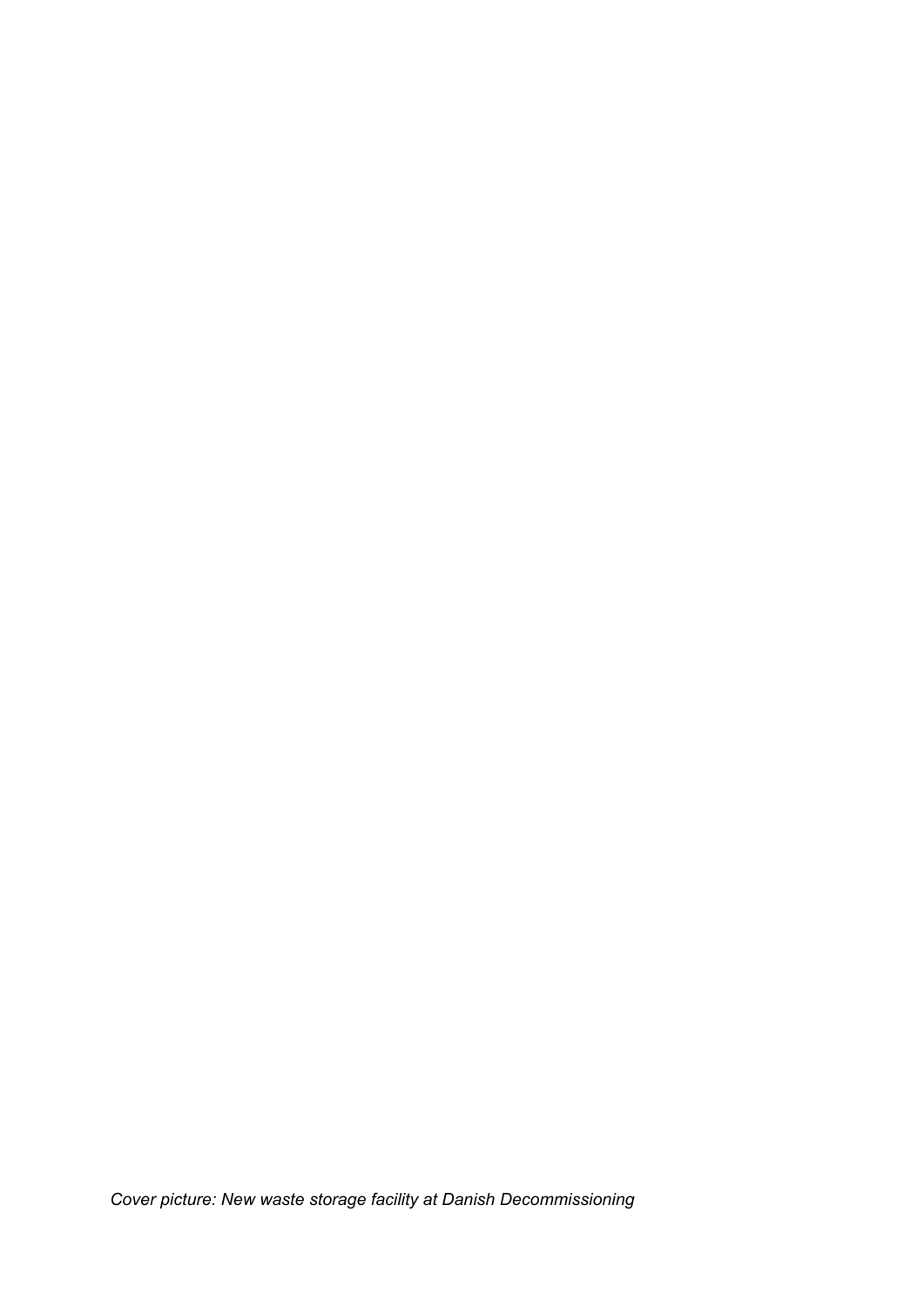## **Joint Convention on the Safety of Spent Fuel Management and on the Safety of Radioactive Waste Management**

# **National Report from Denmark**

**Second Review Meeting, 15 – 26 May 2006** 

National Board of Health National Institute of Radiation Hygiene ISBN 87-7676-198-3 3720-269-1994, October 2005 ISBN 87-7676-199-1 (internet)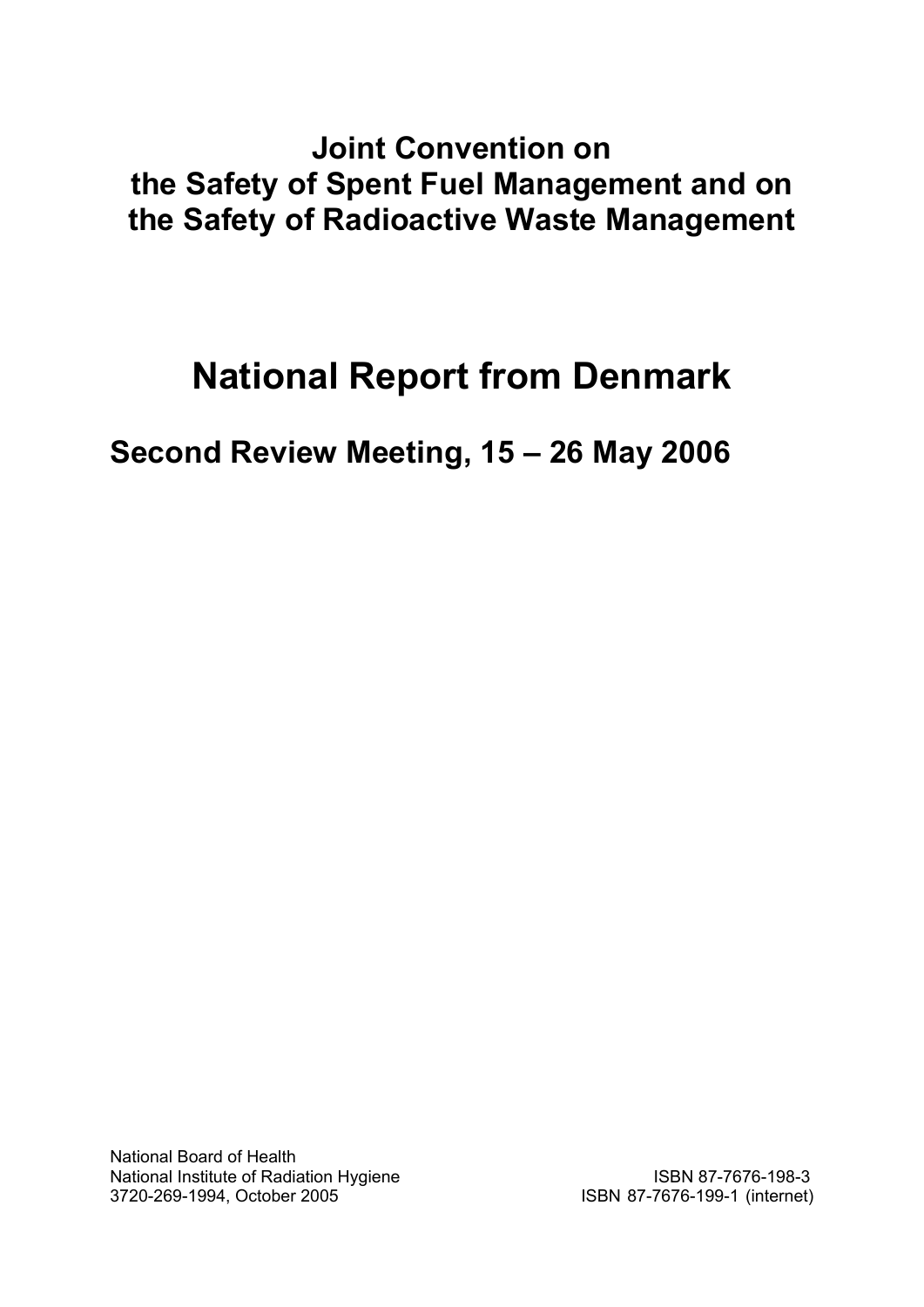### **Contents**

| Section A. |  |                                                          |    |
|------------|--|----------------------------------------------------------|----|
| Section B. |  |                                                          |    |
| Section C. |  |                                                          |    |
| Section D. |  |                                                          |    |
| Section E. |  |                                                          |    |
| Section F. |  |                                                          |    |
| Section G. |  |                                                          |    |
| Section H. |  |                                                          |    |
| Section I. |  |                                                          |    |
| Section J. |  |                                                          |    |
| Section K. |  |                                                          |    |
| Section L. |  |                                                          |    |
|            |  |                                                          |    |
|            |  | Annex B. Danish Legislation - Spent Fuel and Radioactive |    |
|            |  |                                                          | 18 |
|            |  |                                                          |    |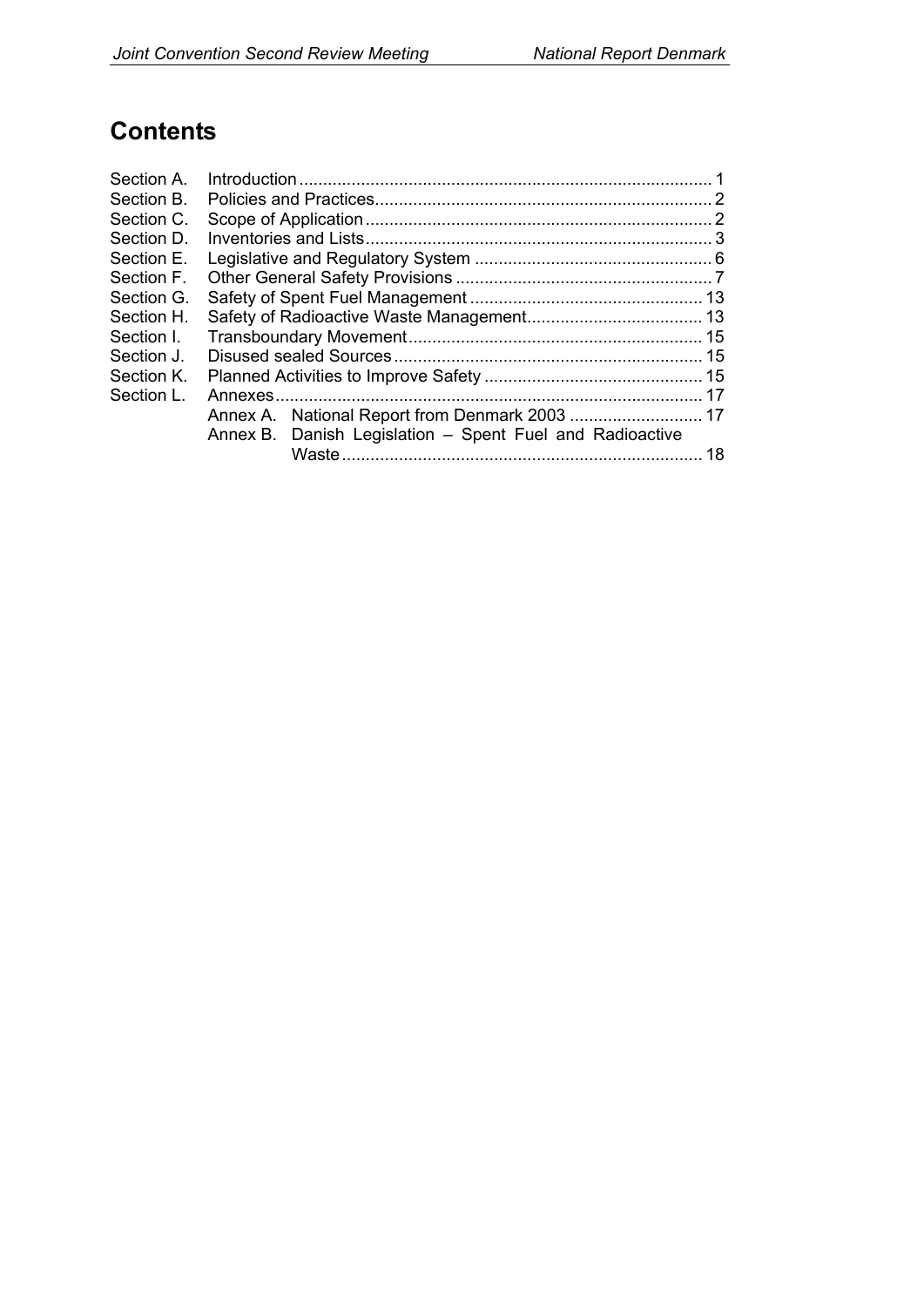### **Section A. Introduction**

Denmark signed the Joint Convention on the Safety of Spent Fuel Management and on the Safety of Radioactive Waste Management 29 September 1997, the day it opened for signature. The Convention was accepted 3 September 1999 by letter from the Foreign Ministry to the International Atomic Energy Agency (IAEA). Until further notice the Convention does not apply for the autonomous territories Greenland and the Faroe Islands, which both do not possess spent nuclear fuel or radioactive waste.

The present report is the Danish National Report for the Second Review Meeting to the Convention. The second review meeting takes place 15 – 26 May 2006 at IAEA, Vienna. As described in the Guidelines regarding the Form and Structure of National Reports, (INFCIRC/604, 1 July 2002) duplication within the reporting, including duplication from former reports, should be avoided. Consequently, Denmark has decided in this report only to report what is considered highlights and new developments since the National Report from the first review meeting in 2003. The present report also includes a response to issues raised in the Rapporteur's Report for Denmark. Where there is no new development since the 2003 reporting, we have referred to the National Report from 2003. The main text of the National Report from 2003 is attached as Annex A. The highlights are briefly described below, whereas a more detailed description can be found under Sections B-K.

The report is prepared by the National Institute of Radiation Hygiene under the National Board of Health, in co-operation with Danish Decommissioning and the Nuclear Division under the Danish Emergency Management Agency. It is concluded in the report that Denmark meets all obligations of the Convention.

#### **Decommissioning**

In September 2000, Risø National Laboratory's Board of Directors decided that the largest reactor, DR 3, would not be restarted after an extended shutdown for inspection. At this point a phase-out of DR 3 was anticipated and, as DR 3 was by far the largest facility, the decision to shut it down triggered the general motion to phase-out and decommission all of the remaining nuclear facilities at Risø. It was subsequently considered appropriate to segregate the decommissioning task from Risø National Laboratory into an independent institution with its own management.

Danish Decommissioning was established as an independent institution under the Ministry of Science, Technology and Innovation. On 15 September 2003, the responsibility for operation and decommissioning of the nuclear facilities, as well as continued waste management, was transferred from the Risø National Laboratory to Danish Decommissioning as stipulated in Parliamentary Decision B48, of 13 March 2003. Parliamentary Decision B48 also predetermined the decommissioning strategy: immediate decommissioning, primarily dictated by the availability of experienced personnel, especially staff of the former operating organisation.

Initial efforts were focused on creating an adequate administrative structure with clear-cut organisation and responsibilities within Danish Decommissioning. In accordance with IAEA guidelines specified in detail below, the organizational structure was set up to ensure that the functions of safety, environmental protection and quality assurance are independent from the units directly responsible for accomplishing the decommissioning activities.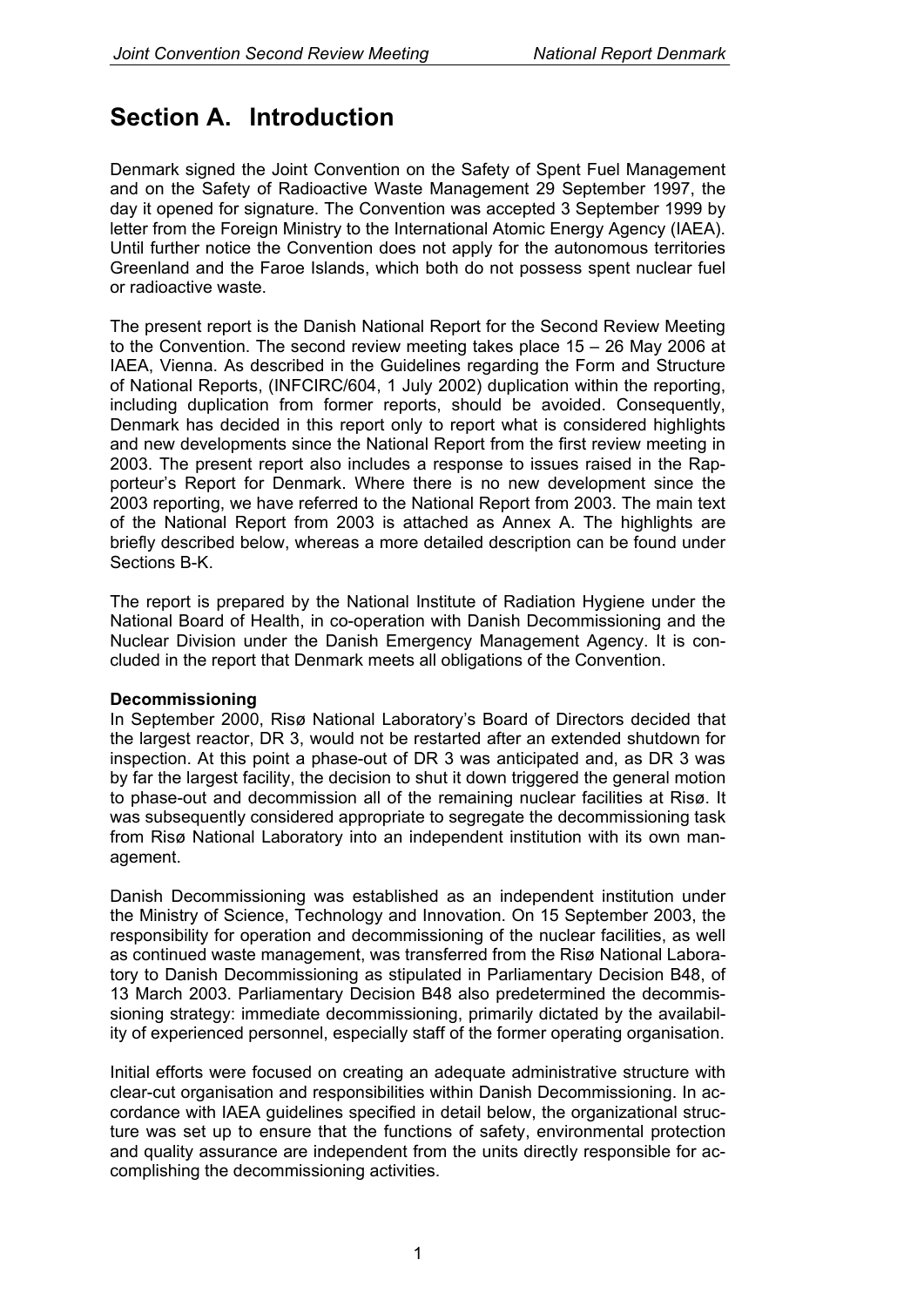Subsequently, various other prerequisites to the actual decommissioning have been established. Most importantly these include general and some of the detailed decommissioning plans, and a new set of Operational Limits and Conditions for Danish Decommissioning including specific criteria for clearance of decommissioning waste. The decommissioning plans have been shaped in close agreement with IAEA Safety Standards with respect to both essence and structure. Similarly, the criteria for clearance of decommissioning waste adhere to IAEA recommendations. However, in supplement, surface specific clearance levels are those recommended by the European Commission.

Furthermore, three new facilities have been constructed: a storage facility which provides buffer capacity for radioactive waste, a laboratory for sampling and characterisation of waste materials and a measuring laboratory for clearance of decommissioning waste, buildings and areas. Each facility have been constructed with due consideration to relevant legislation, radiation safety, conventional safety and practicality as well as potential interference with other decommissioning functions. With respect to the clearance laboratory, an additional regulatory provision has been that it must be accredited by the end of the year 2006.

Actual physical decommissioning commenced at DR 1 on 28 October 2004. The entire reactor including the primary system, biological shield and all auxiliary structures are now dismantled. The building and surrounding areas are by August 2005 prepared for the final radiation survey which eventually leads to the definitive release from regulatory control.

#### **Disposal**

The Danish Parliament has in March 2003 agreed to initiate the process of preparing a »Basis for Decision« concerning a Danish facility for final disposal of low and intermediate level waste (LILW).

A Working Group, with representatives from relevant ministries and authorities, has been established to prepare the »Basis for Decision«. The »Basis for Decision« will be submitted to the Danish Government in the fall 2005.

Additional staff has been hired to ensure that adequate human resources are available for the process of establishing a final repository.

To ensure transparency in the process, a leaflet was published and one first hearing was made in June 2005. This hearing was not only part of the public information policy but also a way to involve stakeholders in the process.

### **Section B. Policies and Practices**

No new development. Please refer to Annex A for status.

### **Section C. Scope of Application**

No new development. Please refer to Annex A for status.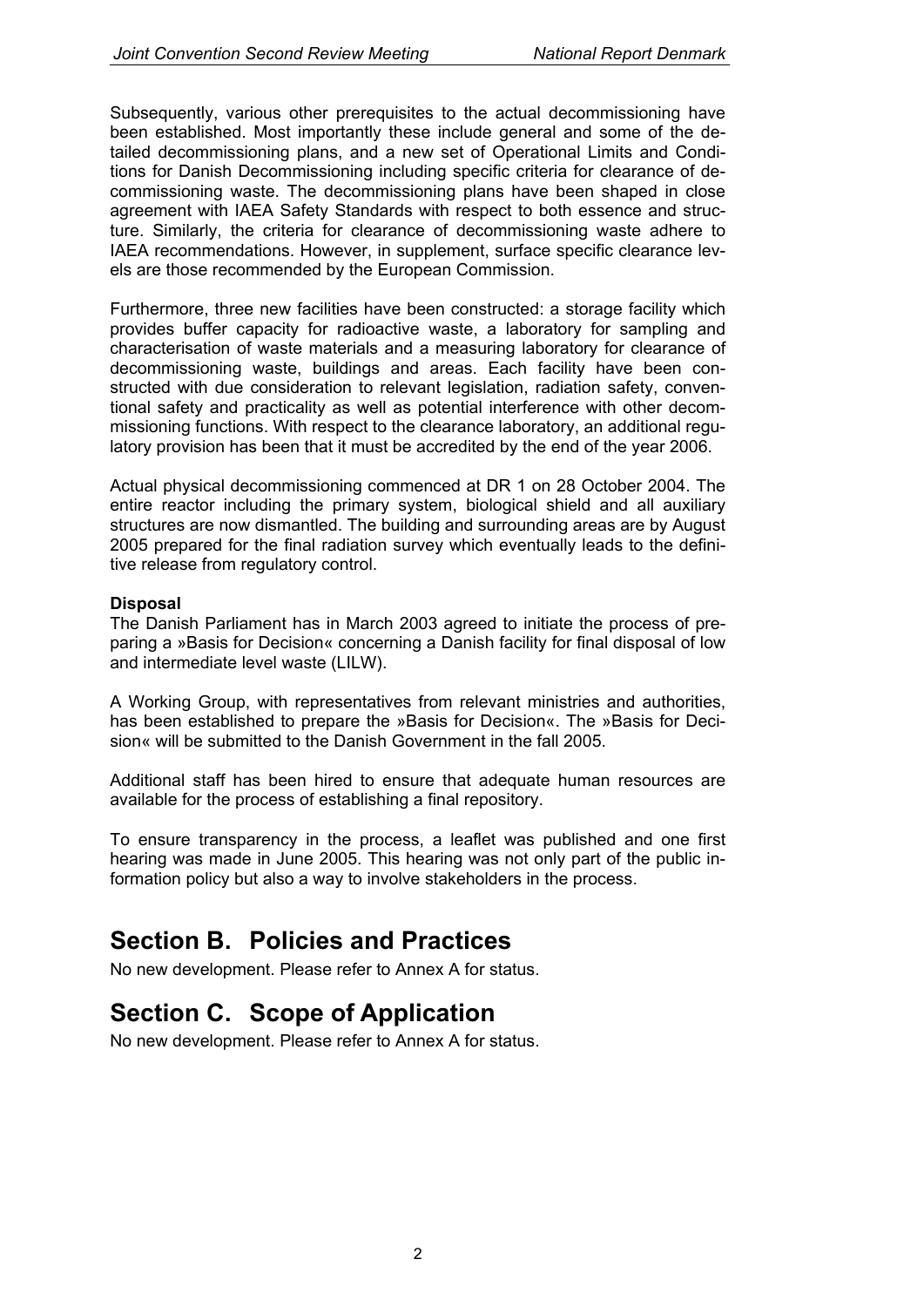### **Section D. Inventories and Lists**

*Article 32. Reporting (paragraph 2)* 

### **Spent fuel management facilities**

There are no spent fuel management facilities in Denmark subject to the Convention (primary purpose). However, minor amounts of spent fuel is stored at the storage facilities for radioactive waste at the Risø peninsula. The inventory of the stored spent fuel is given in Table 1.

| Spent fuel                                                          | Storage facility         | Material                                                              | Mass/<br>Volumen | Activity                                        |
|---------------------------------------------------------------------|--------------------------|-----------------------------------------------------------------------|------------------|-------------------------------------------------|
| Spent fuel from<br>DR 1                                             | DR 3 building<br>complex | Solution of<br>20% enriched<br>uranyl sul-<br>phate in light<br>water | 15.81            | 120 GBq fission<br>products<br>4 GBq actinides  |
| Experimental<br>irradiated spent<br>fuel of power re-<br>actor type | Centralvejs-<br>lageret  | Uranium oxide<br>pellets mostly<br>in cut length of<br>zircalloy tube | 233 kg           | 753 TBq fission<br>products<br>32 TBq actinides |

*Table 1. Inventory of spent fuel. Activities are referred to year 2005.* 

No new development. Please refer to Annex A for status.

### *Radioactive waste management facilities*

An overview of Danish Decommissioning nuclear facilities and associated buildings is given in Figure 1. Three new facilities have been included: a storage facility for radioactive waste which also serves as buffer capacity, a laboratory (A-lab) for sampling and characterisation of materials from facilities, buildings, and areas being decommissioned, and a laboratory (F-lab) for clearance of decommissioning waste. Both labs are presently being equipped with the necessary measuring instruments, electronics, mobile biological shields, etc.

The new facilities are described in more detail below:

- The new 735  $m^2$  storage facility for radioactive waste has been constructed in the vicinity of the Waste Management Plant. The facility comprises two storerooms: one which serves as buffer capacity for decommissioning material in line for the waste characterisation procedure, and one, which serves as a radioactive waste storage until a final radioactive waste repository has been established. The storage facility is constructed and located with due considerations to radiation safety, conventional safety and environmental and fire hazard analyses. The storage facility has been approved by the Nuclear Regulatory Authorities.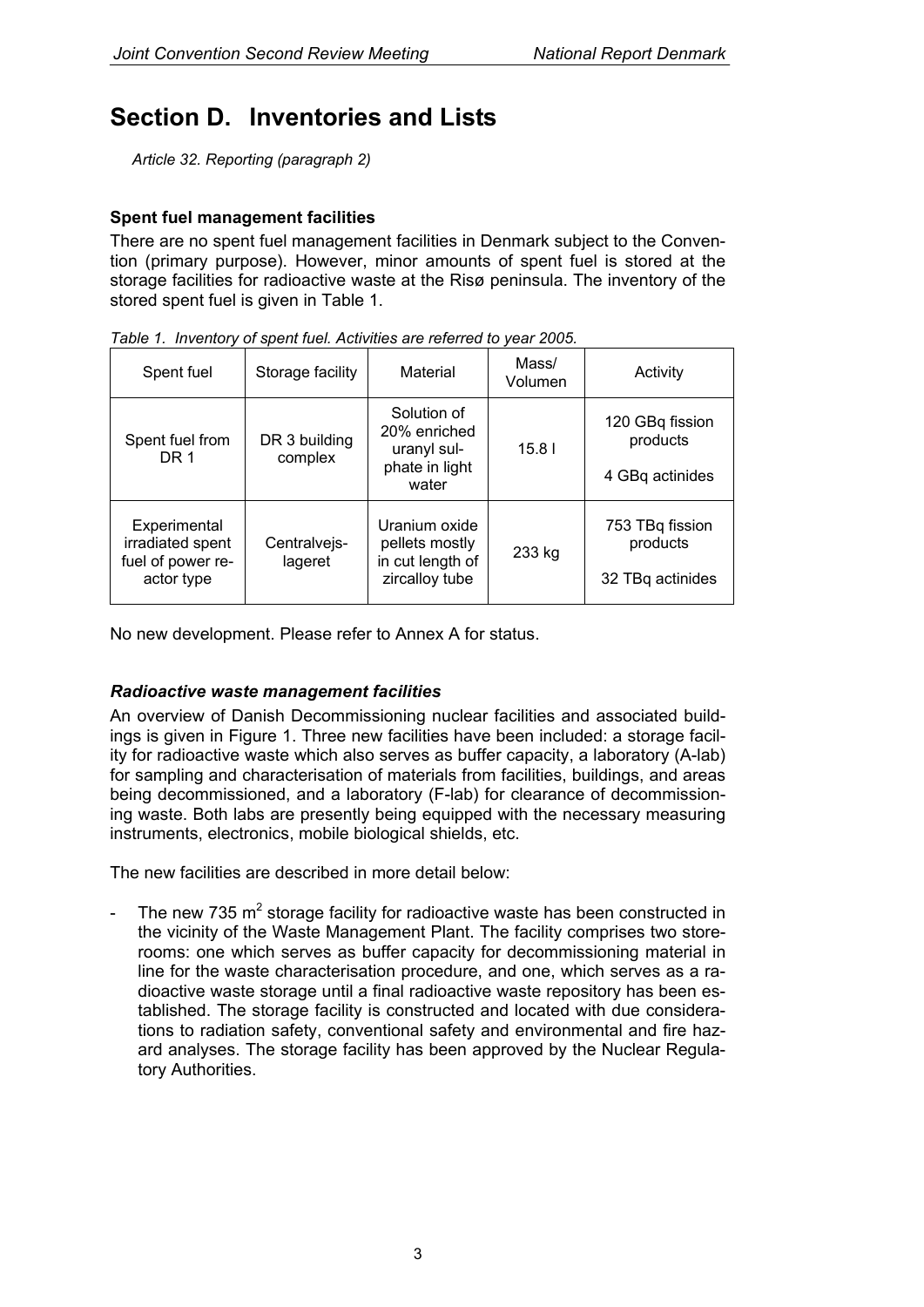

*Figure 1. Map of Danish Decommissioning nuclear facilities and associated buildings at the Risø peninsula. Reactors: DR 1, DR 2, DR 3. New facilities: waste storage facility, Alab, F-lab, and Waste Management Plant.* 

- A-lab comprises facilities for sampling and γ-spectroscopic measurements of the radioactive content of decommissioning waste. This will be supplemented elsewhere by various other techniques, such as: initial trace element analysis for calculation of radioactive activation products, external radiation measurements, gamma spectroscopy, and analysis for alpha- and beta-emitters. The characterisation is the base of the documentation of the radioactive content in materials, buildings and areas, as well as in each individual waste container. As part of the documentation, A-lab will comprise a »sample library« holding splits of all samples used in the characterisation of materials. Before turning into operation A-lab has to be approved by the Nuclear Regulatory Authorities.
- F-lab comprises facilities for testing potentially non-radioactive waste, which may be cleared in accordance with clearance levels set out by the Nuclear Regulatory Authorities. Measurements are primarily based on modern highperformance low-background gamma spectroscopy equipped with germanium detectors. All analytical methods will be conducted in accordance with valid international ISO-standards (Section K). Before turning into operation, Flab has to be approved by the Nuclear Regulatory Authorities.

An inventory of radioactive waste that is subject to the Convention is given in Table 2 for conditioned waste and in Table 3 for unconditioned waste.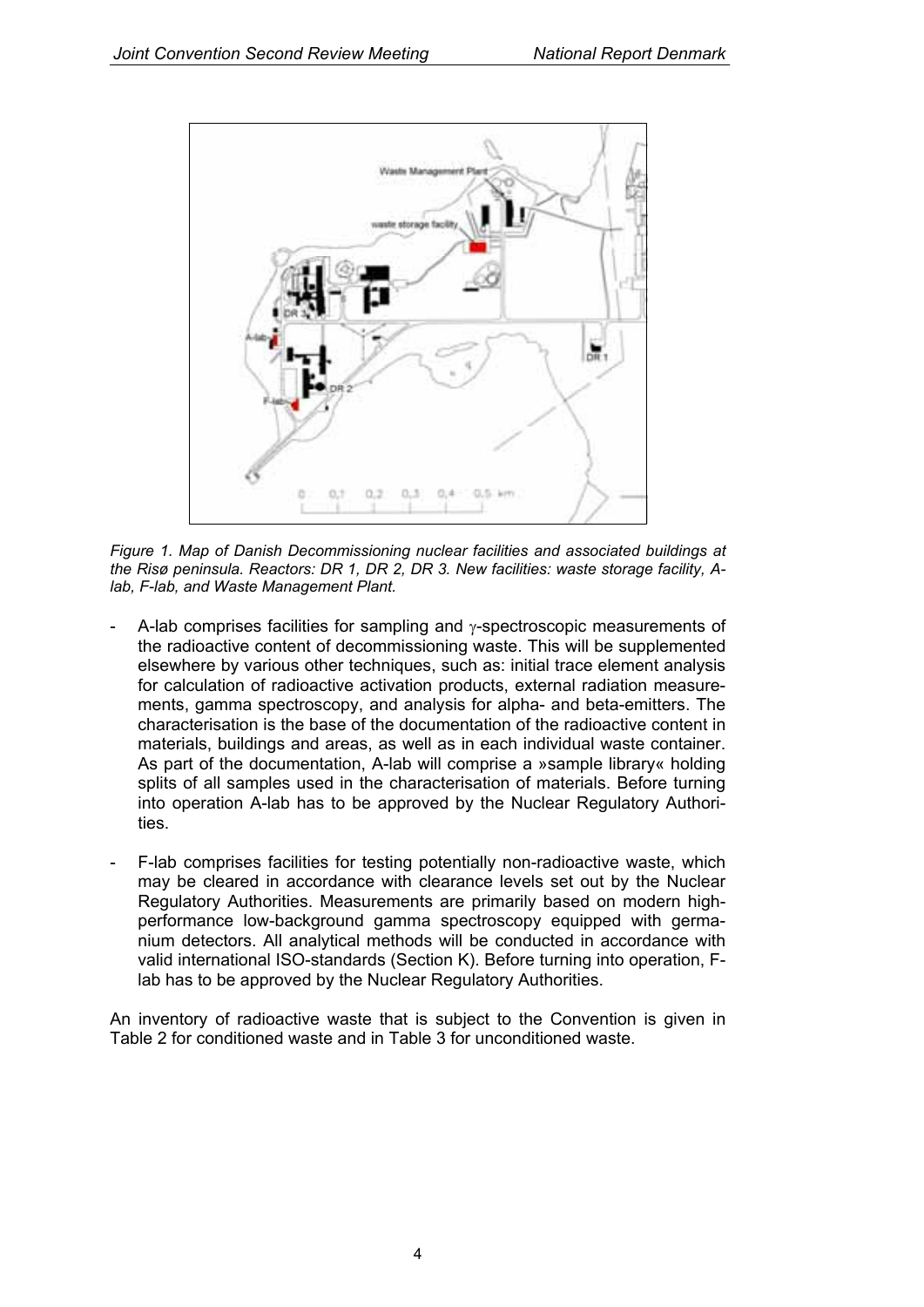*Table 2. Inventory of conditioned radioactive waste stored at DD. All radioactive waste is classified as low and intermediate level waste - short lived (LILW-SL). Activities are referred to year 2005.* 

| Storage      | Volume $(m^3)$ | Activity (TBq) |
|--------------|----------------|----------------|
| Storage Hall | 1,200          | ∽              |

*Table 3. Inventory of unconditioned radioactive waste stored at DD. All radioactive waste*  is classified as low and intermediate level waste - long lived (LILW-LL). Activities are *referred to year 2005.* 

| Mass (tons)<br>Storage               |       | Activity (TBq) |
|--------------------------------------|-------|----------------|
| Drum Store and<br>Centralvejslageret | 125   | 430*           |
| Taillings and ore                    | 4,800 | 0.1            |

*\* Including 18 TBq LL* β*/*γ*-emitters and 4 TBq* α*-emitters*

### *Nuclear facilities under decommissioning*

There are no additional facilities under decommissioning relative to the previous report. However, there has been some development since 2003. Most notably decommissioning of the smallest reactor DR 1 is at an advanced stage: the reactor block has been removed, and a substantial amount of materials have been verified to fulfill the clearance criteria and has been released from regulatory control. Various stages including the removal of the biological shield are shown in Figure 2. Lessons learned at the DR 1 decommissioning project are presently implemented in the current decommissioning planning for DR 2 and DR 3.



*Figure 2. (Upper left) removal of the recombiner, (upper right) removal of graphite and the*  reactor core, (lower left) biological shield after removal of control rod housing, (lower *right) biological shield removed.*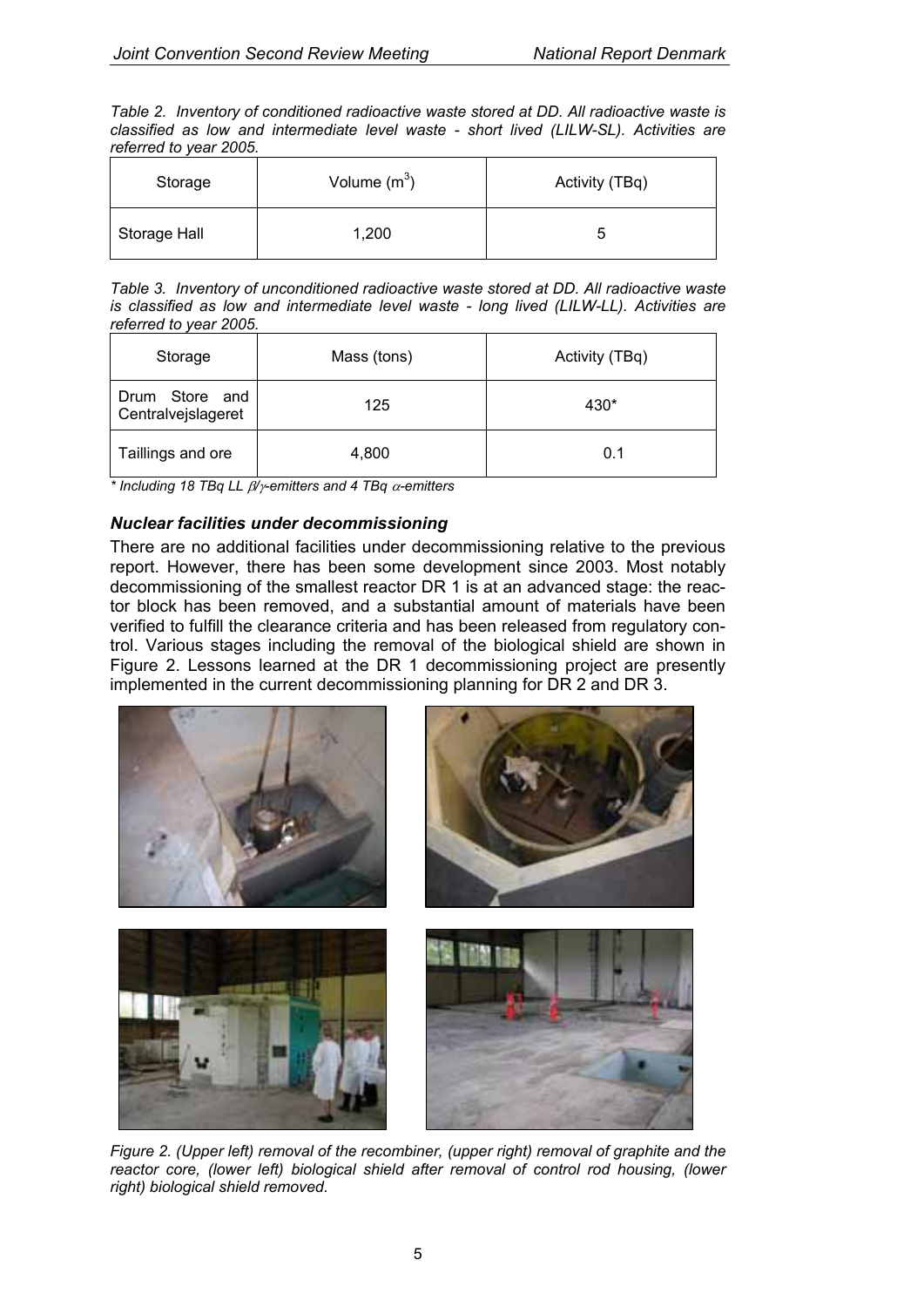The latest developments in the decommissioning process are given in Table 4 below.

| <b>Nuclear</b><br>facility | Type                                                                         | Taken out of<br>operation | Decommissioning status                                                                                                                                                                                                                 |
|----------------------------|------------------------------------------------------------------------------|---------------------------|----------------------------------------------------------------------------------------------------------------------------------------------------------------------------------------------------------------------------------------|
| DR <sub>1</sub>            | Small homogeneous 2<br>kW reactor mainly used<br>for educational<br>purposes | 2001                      | Fuel removed. Currently being<br>decommissioned. Entire<br>reactor block and associated<br>facilities removed. Major parts<br>of the biological shield has<br>been cleared and final release<br>from regulatory control is<br>pending. |
| DR <sub>2</sub>            | 5 MW research reactor<br>of the swimming pool<br>type                        | 1975                      | Fuel elements removed.<br>Reactor and the cooling circuit<br>emptied for water.<br>Decommissioning to »green<br>field« is under planning                                                                                               |
| DR <sub>3</sub>            | 10 MW heavy water<br>research reactor of the<br>DIDO type                    | 2000                      | Fuel elements removed.<br>Decommissioning to »green<br>field« is under planning.<br>Decommissioning of secondary<br>systems to commence in 2005.                                                                                       |
| <b>Hot Cells</b>           | Facility for post<br>irradiation<br>investigations of<br>nuclear fuel        | 1990                      | Equipment removed, partially<br>cleaned and sealed.<br>Decommissioning to »green<br>field« is under planning                                                                                                                           |
| Fuel<br>fabrication        | <b>Fuel fabrication facilities</b><br>for DR 2 and DR 3                      | 2002                      | Decommissioning to »green<br>field« is under planning.<br>Equipment removed. Certain<br>contamination- and radiation<br>risk zones down-graded.                                                                                        |

*Table 4. Nuclear facilities under decommissioning (updated August 2005)* 

### **Section E. Legislative and Regulatory System**

*Article 18. Implementing measures Article 19. Legislative and regulatory framework* 

In October 2004, the Nuclear Regulatory Authorities issued a set of Operational Limits and Conditions for Danish Decommissioning. These stipulate limits and conditions for the process of decommissioning the nuclear facilities and the continuous operation of the Waste Management Plant. The Operational Limits and Conditions for Danish Decommissioning are continuously revised and adopted to the special circumstances associated with decommissioning during the process. The Operational Limits and Conditions for the Risø National Laboratory have been revised correspondingly.

Except for the changes mentioned above the Danish legislation for spent fuel management are unchanged. A list of relevant Acts, Orders etc. in force by 1 August 2005 is given in Annex B.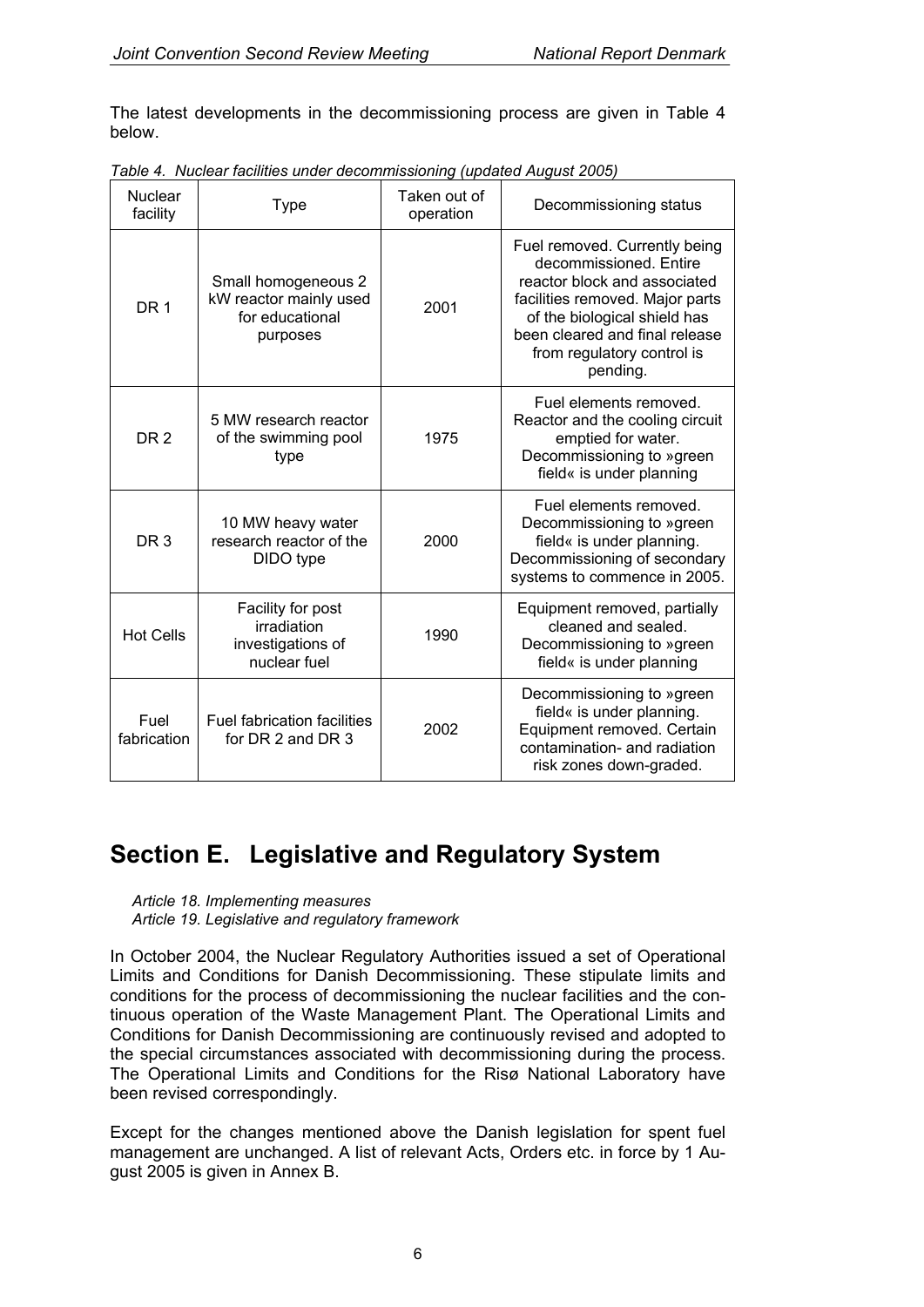*Article 20. Regulatory body* 

No new development. Please refer to Annex A for status.

### **Section F. Other General Safety Provisions**

*Article 21. Responsibility of the licence holder* 

No new development. Please refer to Annex A for status.

#### *Article 22. Human and Financial Resources*

As previously mentioned the responsibility for operation and decommissioning of the nuclear facilities, as well as continued waste management, was transferred from the Risø National Laboratory to Danish Decommissioning in 2003. At this point the current staff was reassigned by Danish Decommissioning in order to keep available qualified human resources for safety-related activities associated with fuel and waste management. Since then, additional staff has been hired at Danish Decommissioning as well as at the Nuclear Regulatory Authorities.

Similarly, the availability of financial resources remains adequate also in the future, inasmuch as Danish Decommissioning in parallel with the Risø National Laboratory is government property placed under the Danish Ministry of Science, Technology and Innovation. The financial provisions to support the safety of facilities for spent fuel and radioactive waste management are therefore in place.

#### *Article 23. Quality Assurance*

An important precondition for receiving the Nuclear Regulatory Authorities final approval for decommissioning was that Danish Decommissioning attained quality certification in accordance with the ISO 9001:2000 standard. Danish Decommissioning was certified in June 2004, and the quality assurance system for the entire process of decommissioning including all radioactive waste management is now, more specifically, based on the DS/EN ISO 9001, version 2000. Additional requirements on complying with specific International Standards e.g. for the competence of the laboratory characterising, measuring, handling and sorting waste have also been set. It is thus required that the clearance laboratory (F-lab) by the end of 2006, is accredited according to the ISO 17025 standard on general requirements for the competence of testing and calibration laboratories. Moreover, by the use of external laboratories these must also be accredited according to the above standard.

Setting up a clear strategy for waste characterisation and waste flow is part of the quality assurance. All waste bodies related to a decommissioning site are assumed to be radioactive unless adequate analysis can verify that they are not. The methods include mobile high performance laboratory equipment, such as high sensitivity Ge-detectors and high sensitivity contamination monitors, which is currently installed in the Clearance laboratory (F-lab). Safety considerations with respect to material flow have led to use of colour-coded containers in order to minimize the risk of waste handling and waste destination errors.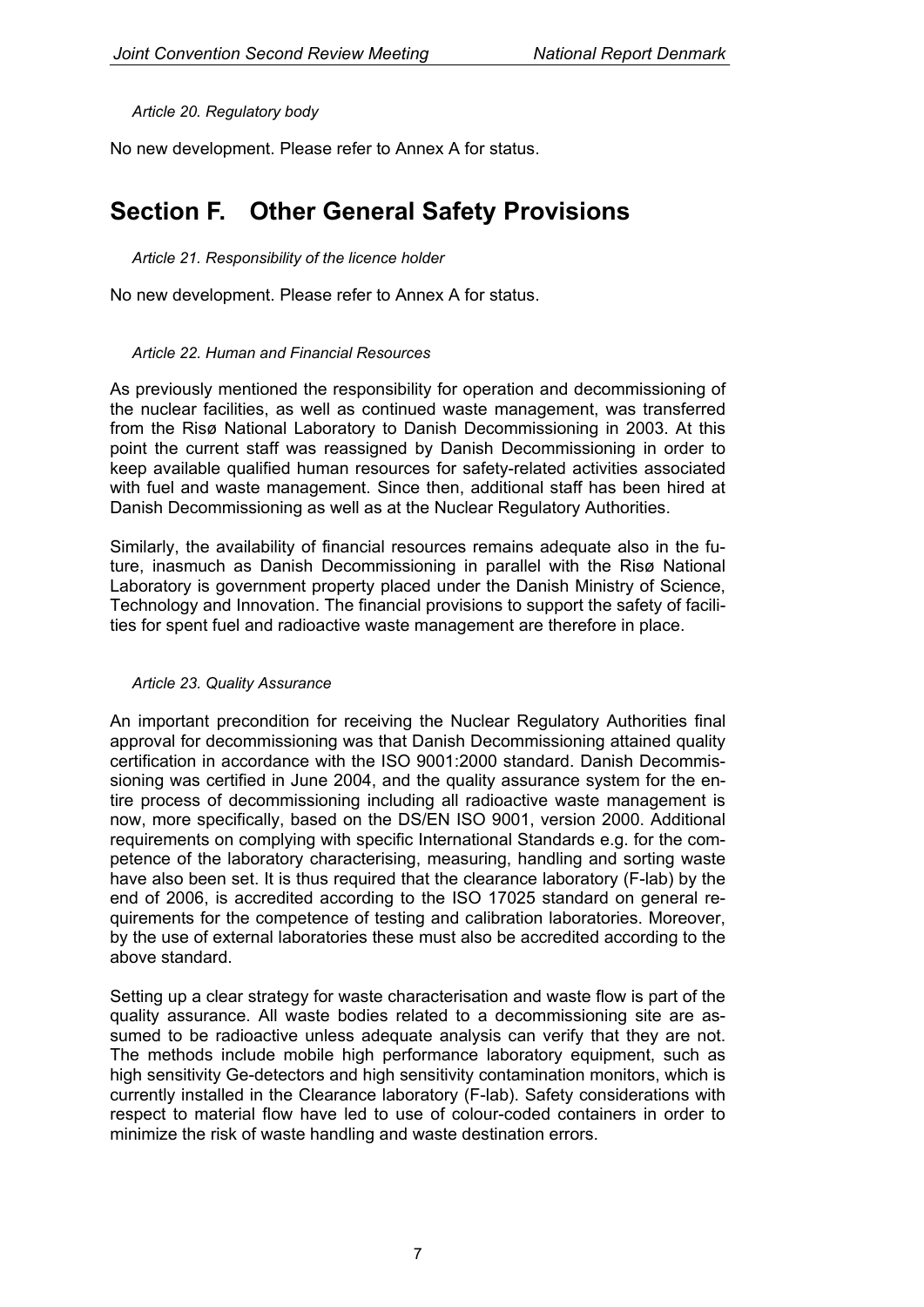#### *Article 24. Operational Radiation protection*

In accordance with the Nuclear Installations Act (1962) the operator is subject to Operational Limits and Conditions for Danish Decommissioning, which set out regulations covering all aspects of decommissioning, including: administrative structure, project planning and management, detailed operation planning, quality assurance, characterization of radioisotope inventory, operational radiation protection, safety assessment, environmental impact assessment and documentation.

The general principles for operational radiation protection in relation to decommissioning are similar to those applied during operation of the facilities. The operational radiation protection program must comply with the regulations given in Operational Limits and Conditions for Danish Decommissioning. Accordingly, the mandatory radiation surveillance programs cover all relevant decommissioning operations and the received doses are reported to the Nuclear Regulatory Authorities in normal as well as abnormal situations.

### **Discharge limits and conditions**

The Operational Limits and Conditions for Danish Decommissioning state the following nuclide specific atmospheric and aquatic discharge limits from a single nuclear installation (Table 5 and Table 6).

| Radionuclide          | Atmospheric discharge limit<br>(GBq/y) |
|-----------------------|----------------------------------------|
| $\rm{^{3}H}$          | 1,000,000                              |
| 14C                   | 1,000                                  |
| ${}^{60}Co$           | 1,000                                  |
| $90$ Sr               | 200                                    |
| $137$ Cs              | 700                                    |
| 152+154 <sub>Eu</sub> | 700                                    |
| Actinides             | 1                                      |

*Table 5. Nuclide specific limits for atmospheric discharge from a single nuclear facility.* 

*Table 6. Nuclide specific limits for aquatic discharge from a single nuclear facility.* 

| Radionuclide   | Aquatic discharge limit<br>(GBq/y) |  |
|----------------|------------------------------------|--|
| <sup>3</sup> H | 1,000,000                          |  |
| $137$ Cs       | 400                                |  |

In case of release of more than one radionuclide the sum of the fractions (released amount for each radionuclide in relation to the discharge level for that radionuclide) shall be less than one.

Besides the discharge limits, Operational Limits and Conditions for Danish Decommissioning warrant that measures are taken to prevent unplanned and un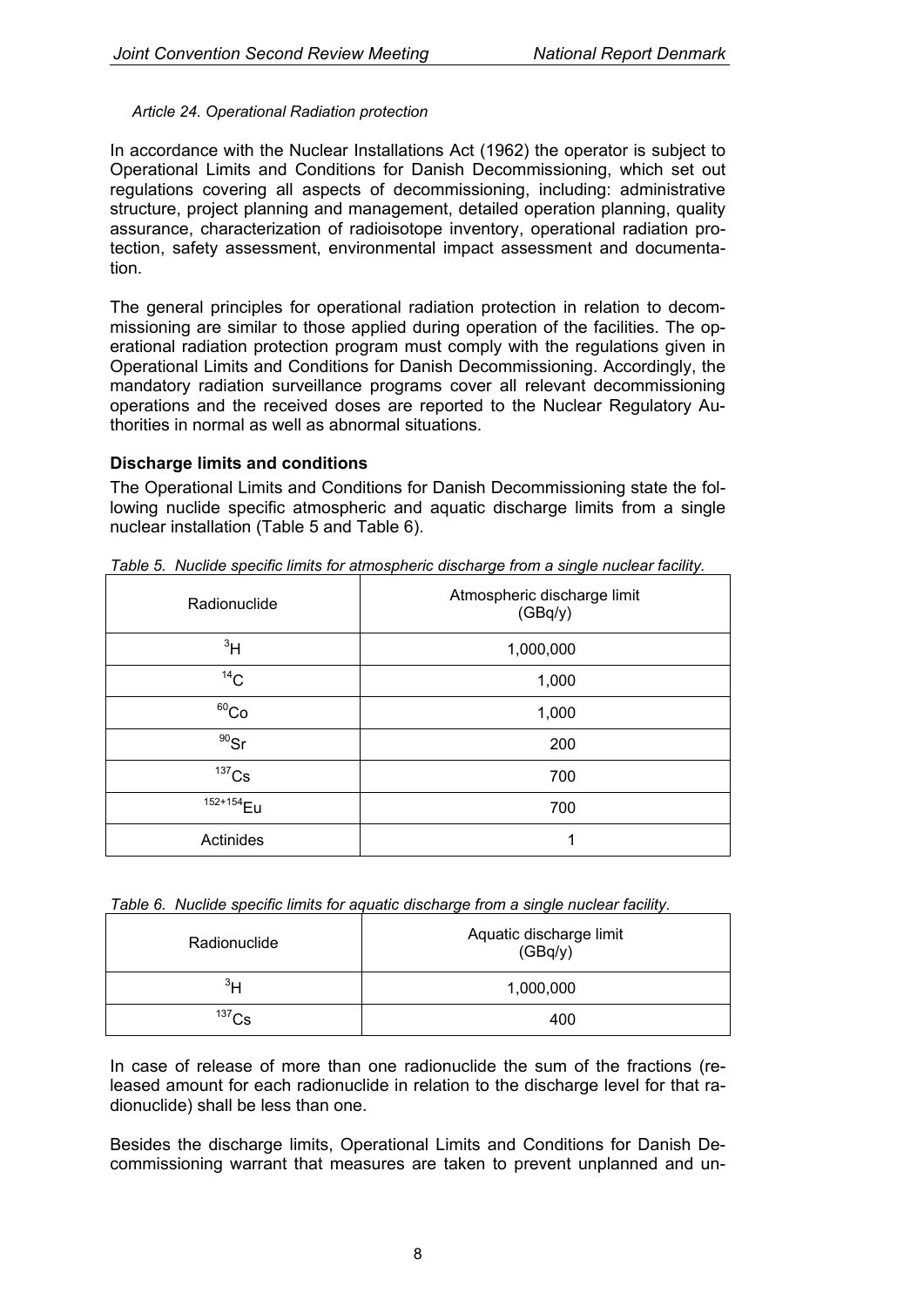controlled releases of radioactive materials into the environment. The requirements are specified with respect to:

- Discharge systems
- Precautions against abnormal incidents; and
- Prompt reporting to the Nuclear Regulatory Authorities in case of abnormal situation and/or violation of Operational Limits and Conditions for Danish Decommissioning.

Additional requirements stipulate that after an abnormal situation a report should be send to the Nuclear Regulatory Authorities including:

- A detailed description of the scenario leading to the abnormal situation
- What has been done to mitigate any effects; and
- Measures taken to prevent similar situations in the future.

### **Discharge**

Releases of radioactive materials from the Waste Management Plant are primarily liquid and derive from the radioactive wastewater distillation plant which conducts the distillate to the inactive waste water system which again is led into Roskilde Fjord.

From the time when the reactors were taken out of operation, the release of tritium to Roskilde Fjord has been reduced by one order of magnitude and is now around a few hundred GBq/y as shown in Figure 3. The minor increase from 2003 to 2004 is due to cleanup of the distillation column.

The annual release of dissolved gross β/γ-activity has generally been decreasing since the reactors were taken out of operation and is now less than 0.1 GBq of which most is the naturally occurring 40K. The annual releases are shown in Figure 4.

For detailed information please refer to Annex A.



*Figure 3. Annual release of tritium into Roskilde Fjord from the Waste Management Plant.*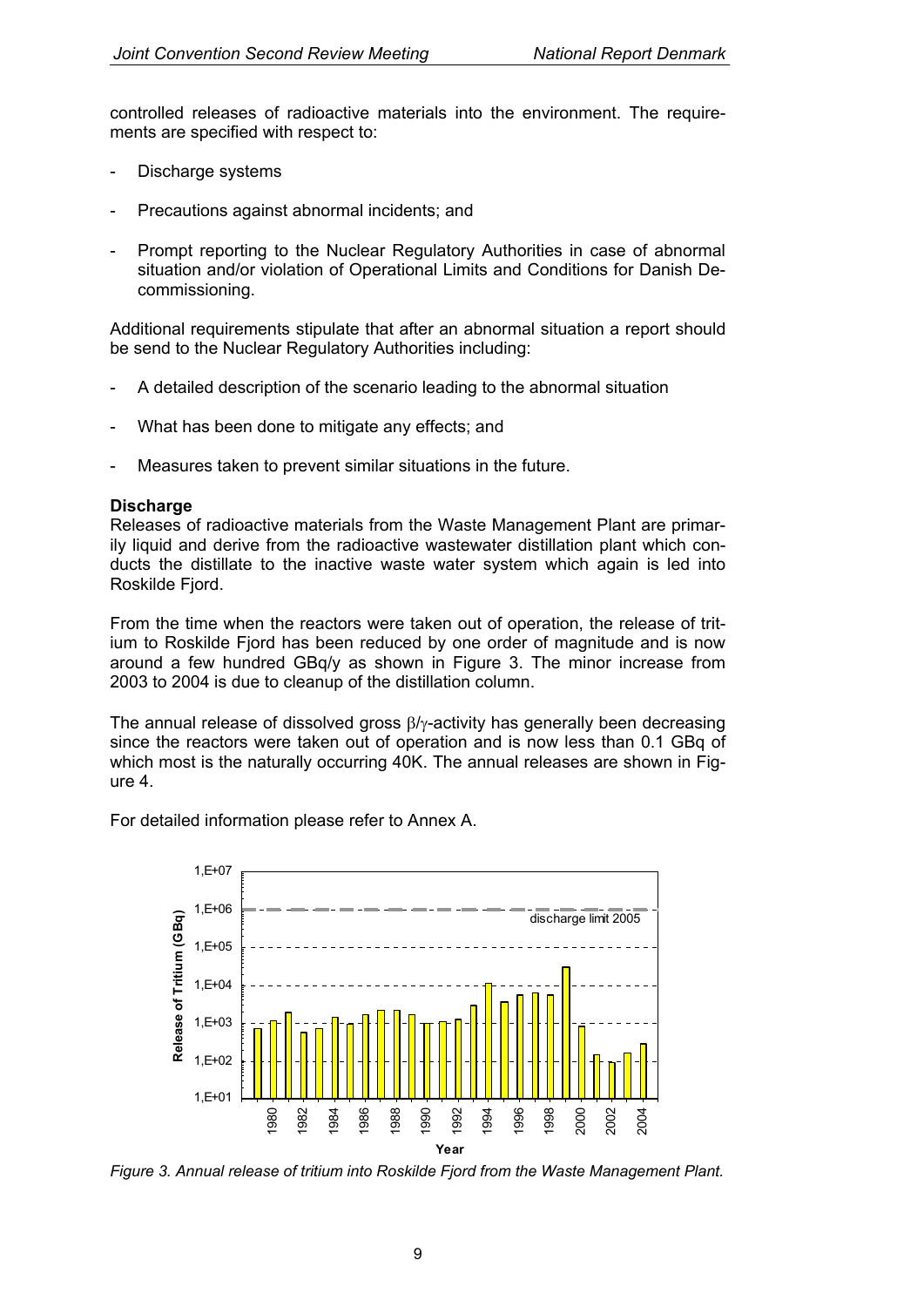

*Figure 4. Annual release of β-activity into Roskilde Fjord from the Waste Management Plant.* 

### **Clearance**

Criteria for clearance of decommissioning waste have been included in the Operational Limits and Conditions for Danish Decommissioning and are based on international recommendations from the IAEA and the EU. The Operational Limits and Conditions for Danish Decommission set out mass specific and surface specific clearance levels. For mass specific clearance levels for clearance of solid materials for disposal, recycling or reuse, the Operational Limits and Conditions for Danish Decommissioning refer directly to Table 2 in the IAEA Safety Guide No. RS-G-1.7, Application of the Concepts of Exclusion, Exemption and Clearance. The most relevant values are given in Table 7.

| Clearance levels for materials |        |  |  |
|--------------------------------|--------|--|--|
| Radionuclide                   | (Bq/g) |  |  |
| 3H                             | 100    |  |  |
| 14 <sub>C</sub>                |        |  |  |
| $60$ Co                        | 0.1    |  |  |
| $90$ Sr                        | 1      |  |  |
| $137$ Cs                       | 0.1    |  |  |
| 152+154 <sub>Eu</sub>          | 0.1    |  |  |
| Actinides                      | 0.1    |  |  |

*Table 7. Mass specific clearance levels for clearance of solid materials for disposal, recycling or reuse.* 

In case of discharge of more than one radionuclide the sum of the fractions (released amount for each radionuclide in relation to the clearance level for that radionuclide) shall be less than one.

For surface specific clearance levels for clearance of buildings for disposal, recycling or reuse the Operational Limits and Conditions for Danish Decommissioning refer directly to European Commission, Radiation Protection 113, Recommended radiological protection criteria for the clearance of buildings and building rubble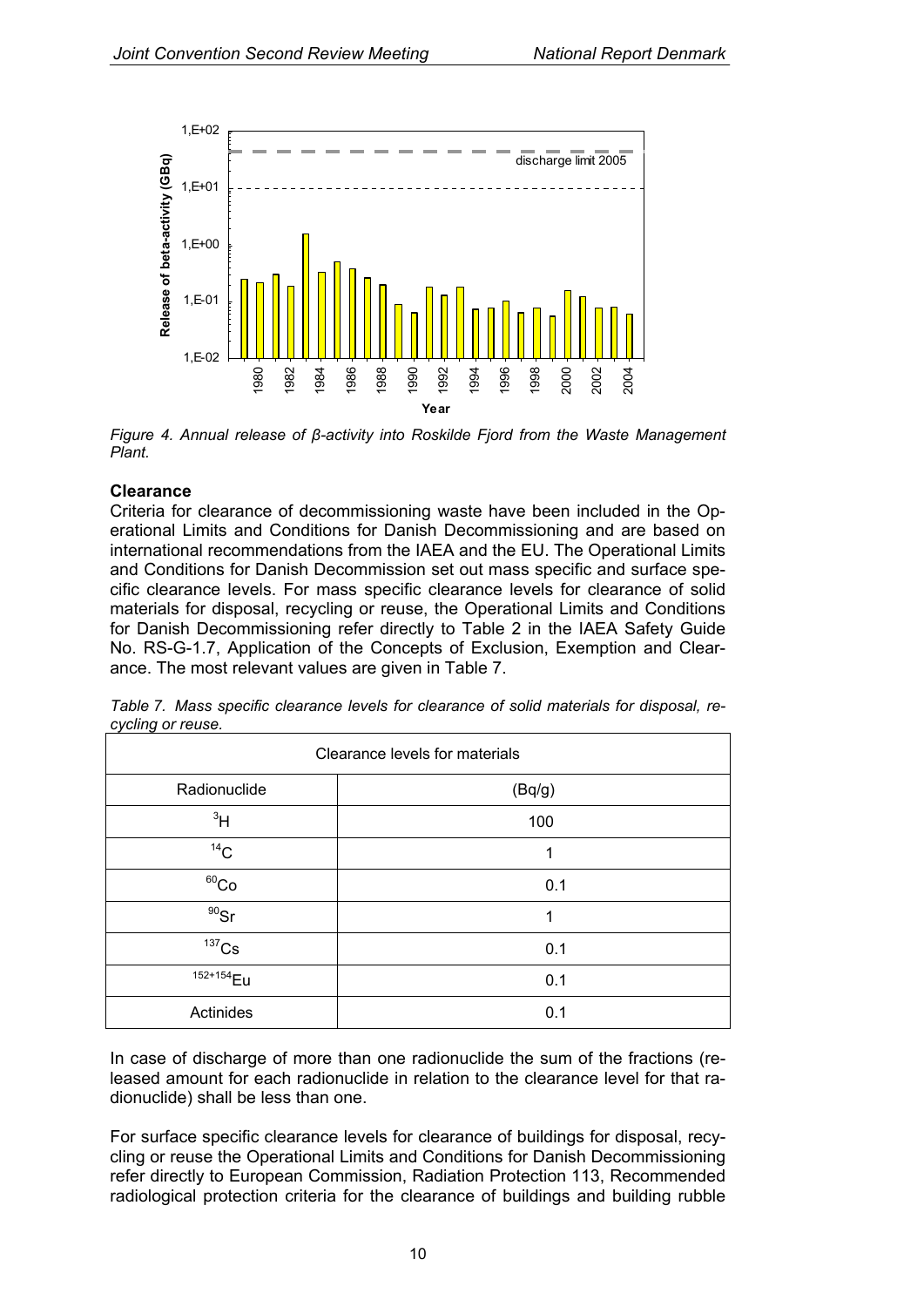from the dismantling of nuclear installations, 2000. These values are also pertinent for the reuse of objects. The most relevant values are given in Table 8.

| Clearance levels for buildings and objects |                       |  |  |
|--------------------------------------------|-----------------------|--|--|
| Radionuclide                               | (Bq/cm <sup>2</sup> ) |  |  |
| 3H                                         | 10,000                |  |  |
| 14C                                        | 1,000                 |  |  |
| 60 <sub>Co</sub>                           |                       |  |  |
| $90$ Sr                                    | 100                   |  |  |
| $137$ Cs                                   | 1                     |  |  |
| 152+154 Eu                                 | 1                     |  |  |
| $238$ []                                   |                       |  |  |
| Actinides                                  | 0.1                   |  |  |

| Table 8. Surface specific clearance levels for clearance of buildings and objects. |  |
|------------------------------------------------------------------------------------|--|
|------------------------------------------------------------------------------------|--|

In case of discharge of more than one radionuclide the sum of the fractions (released amount for each radionuclide in relation to the clearance level for that radionuclide) shall be less than one.

Surface specific clearance levels are valid for the total activity on and below the surface divided by the surface area.

With reference to the above clearance levels activity concentrations may be averaged for masses up to 1,000 kg and for surfaces up to 1 square meter.

### *Article 25. Emergency preparedness*

No new development. Please refer to Annex A for status.

*Article 26. Decommissioning* 

### **Financial and Human Resources**

Danish Decommissioning is an institution under the Ministry of Science, Technology and Innovation and the nuclear facilities at Risø are national property. It is thus a national matter to provide adequate financial resources until the nuclear facilities are all fully decommissioned. The Danish Parliament has in March 2003 agreed to the costs and the general decommissioning approach with the objective to decommission all nuclear facilities at Risø as soon as possible within a timeframe of 20 years.

Fundamental requirements to the administrative structure and the competence of the staff are specified in Operational Limits and Conditions for Danish Decommissioning. Detailed accounts of the implementation of the requirements are given in the safety documentation and more essentially, in the general decommissioning plan, which is subject to the Nuclear Regulatory Authorities' approval.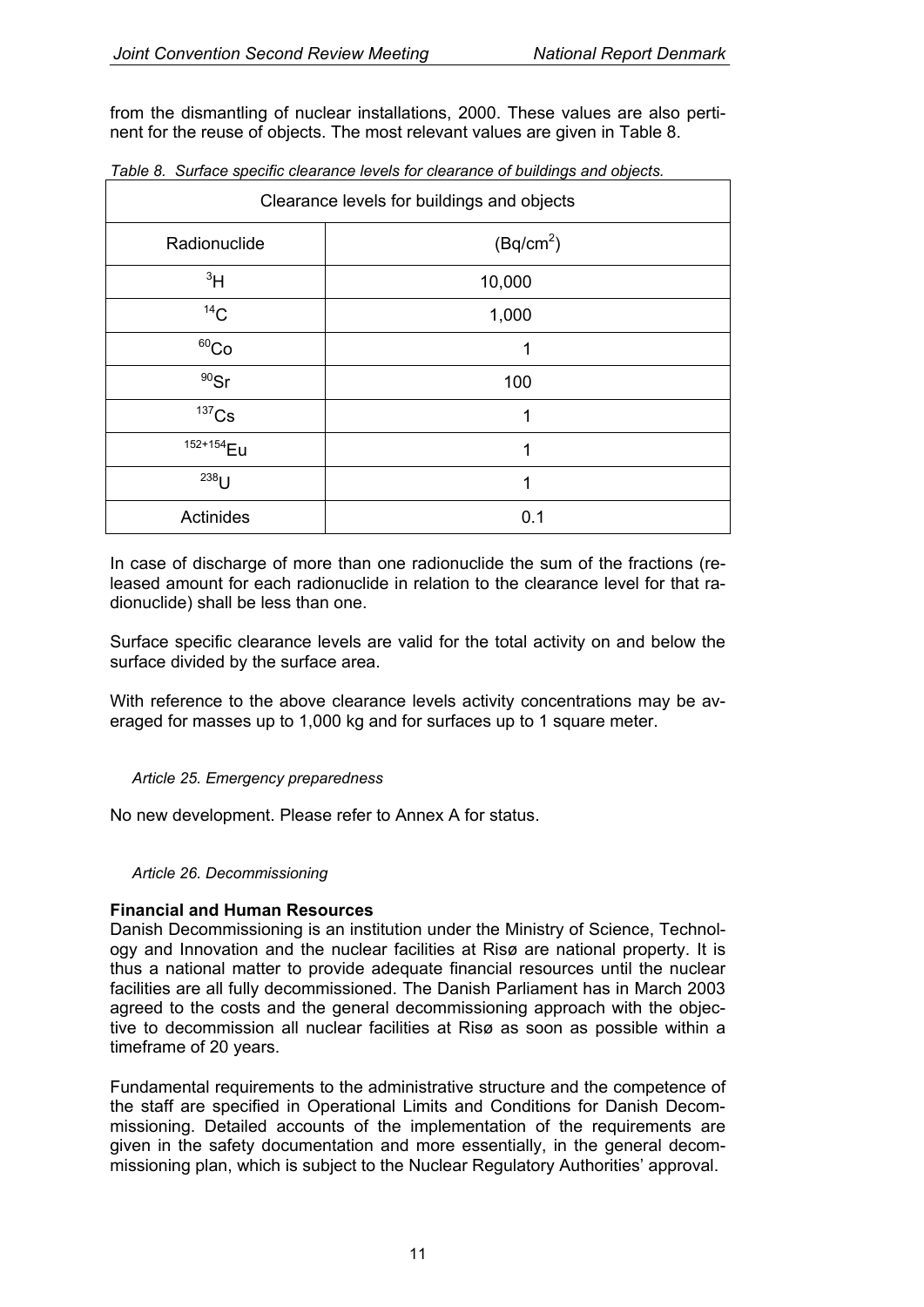A key administrative requirement is that the safety organisation is internally independent and that it can examine decommissioning projects independent from the financial administration and the project administration. Moreover, in order to prevent unanticipated administrative barriers, employees can independently refer directly to the Director in matters fundamental to safety and security. Changes to the administrative structure are subject to the Nuclear Regulatory Authorities' approval.

The fundamental requirement with respect to staff competency is, that any employee at any level in the organisation, maintain the adequate education, training and/or instruction necessary to comply with the function of the position in full accordance with the safety provisions prescribed by the Regulatory Nuclear Authorities.

### **Application of operational radiation protection in relation to decommissioning**

The general principles for radiation protection (justification, optimisation and dose limitation) and numerical dose limits for both workers and the general public are prescribed in the general Order on dose limits for ionising radiation, issued by the National Board of Health/National Institute of Radiation Hygiene. The Order, which is in accordance with Council Directive 96/26/EURATOM and the 1990 Recommendations of the International Commission on Radiological Protection, ICRP Publication 60, is valid for both nuclear and non-nuclear practices as well as for decommissioning of nuclear facilities in Denmark.

The general principles for operational radiation protection in relation to decommissioning are similar to those applied during operation of the facilities (Article 24). In addition, it is required that a specific radiation surveillance program is an integral part of every detailed decommissioning plan and that such plans are evaluated on the basis of measured radiation and contamination levels.

#### **Application of emergency preparedness in relation to decommissioning**

The general system for emergency preparedness applied during operation of the facilities (Article 25) is maintained during decommissioning.

#### **Safety related information records**

Requirements regarding records of information important to decommissioning are set out in Operational Limits and Conditions for Danish Decommissioning. It is required that:

- Danish Decommissioning maintains a complete and regularly updated set of records on nuclear safety and radiation protection in relation to operation and decommissioning of the nuclear facilities. The Regulatory Nuclear Authorities recommend that the set of records are based on the IAEA Safety Guides »Safety Assessment of Research Reactors and Preparation of the Safety Analysis Report. No. 35-G1« and »Decommissioning of Nuclear Power Plants and Research Reactors. No. WS-G-2.1«.
- Two physically separate archives containing technical details, building plans, protocols of operation and correspondence exist for each nuclear facility. One of these may be electronic.
- A system of instructions on managing nuclear safety and radiation protection during normal operation, decommissioning and emergencies is maintained.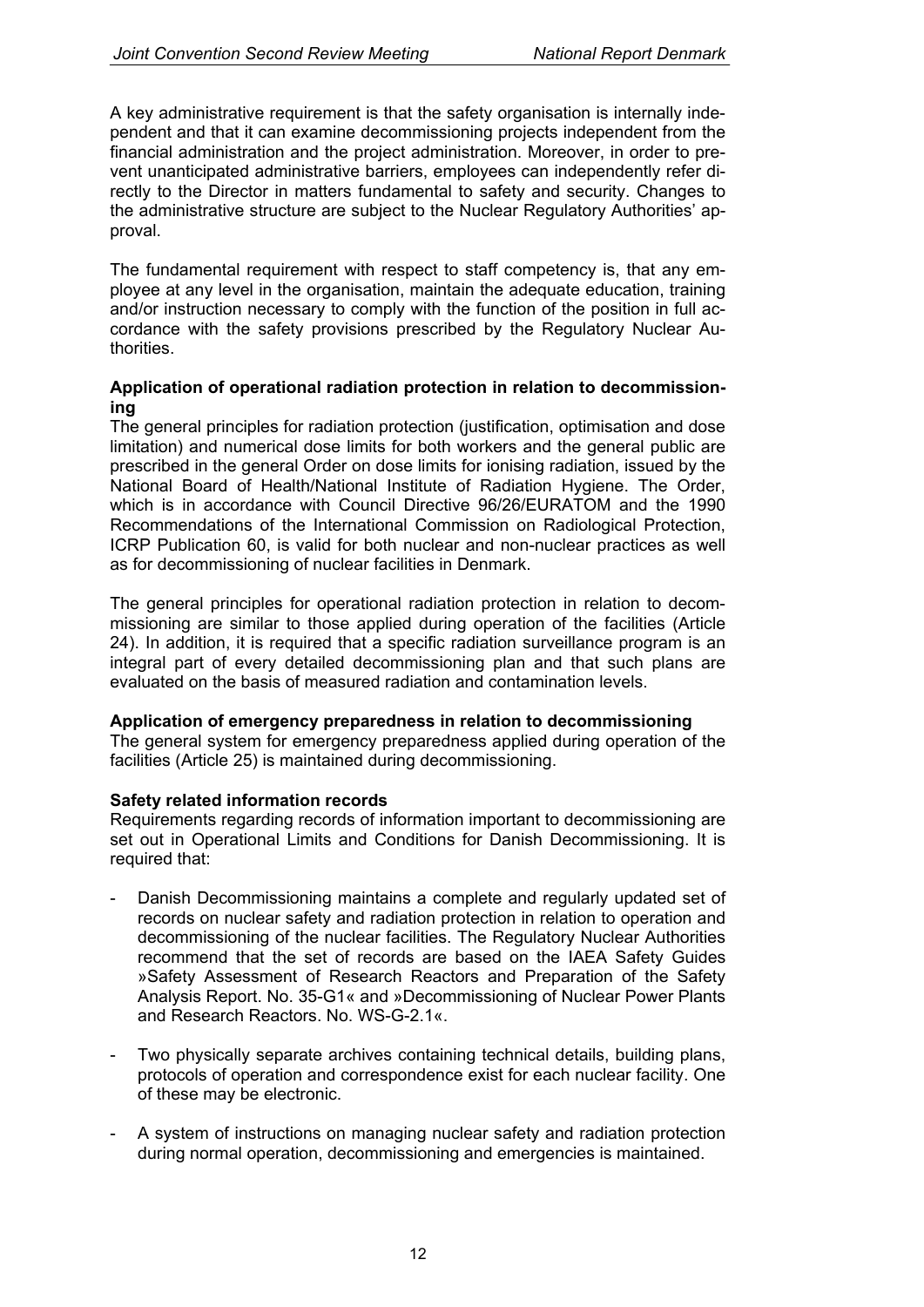### **Section G. Safety of Spent Fuel Management**

- *Article 4. General safety requirements*
- *Article 5. Existing facilities*
- *Article 6. Siting of proposed facilities*
- *Article 7. Design and construction of facilities*
- *Article 8. Assessment of safety of facilities*
- *Article 9. Operation of facilities*
- *Article 10. Disposal of spent fuel*

As reported in Section D and Annex A, 233 kg of experimentally produced and irradiated spent fuel is stored under safe and secure conditions at Risø awaiting a decision of final management.

Since the 233 kg contains a relatively large amount of long-lived isotopes, special requirements will be necessary for the disposal of this material. The policy in Denmark is presently to wait and see if it is possible to find an international solution in line with earlier solutions regarding spent fuel from the research reactors DR 2 and DR 3 at Risø.

No new development. Please refer to Annex A for status.

### **Section H. Safety of Radioactive Waste Management**

#### *Article 11. General safety requirements*

In connection with the decommissioning of the nuclear facilities at Danish Decommissioning the Parliament also agreed to initiate the process of preparing a »Basis for Decision« concerning a Danish disposal facility for low and intermediate level waste (LILW).

This »Basis for Decision« will describe in detail how to proceed with the establishing of a final repository for LILW. It is to be submitted to the Parliament fall 2005.

The issues to be considered in the »Basis for Decision« are:

- Fundamental principles for safety and environmental protection
- Dose constraints
- The decision process
- The technical process
- Public information and transparency
- Additional legal requirements

A Working Group consisting of members from relevant authorities, chaired by the Danish Ministry of the Interior and Health is responsible of preparing the »Basis for Decision«.

Recommendations from international organizations, such as IAEA and ICRP, will be applied when establishing the repository. Furthermore, all work related to the establishing of a repository will be carried out within the framework of the Joint Convention.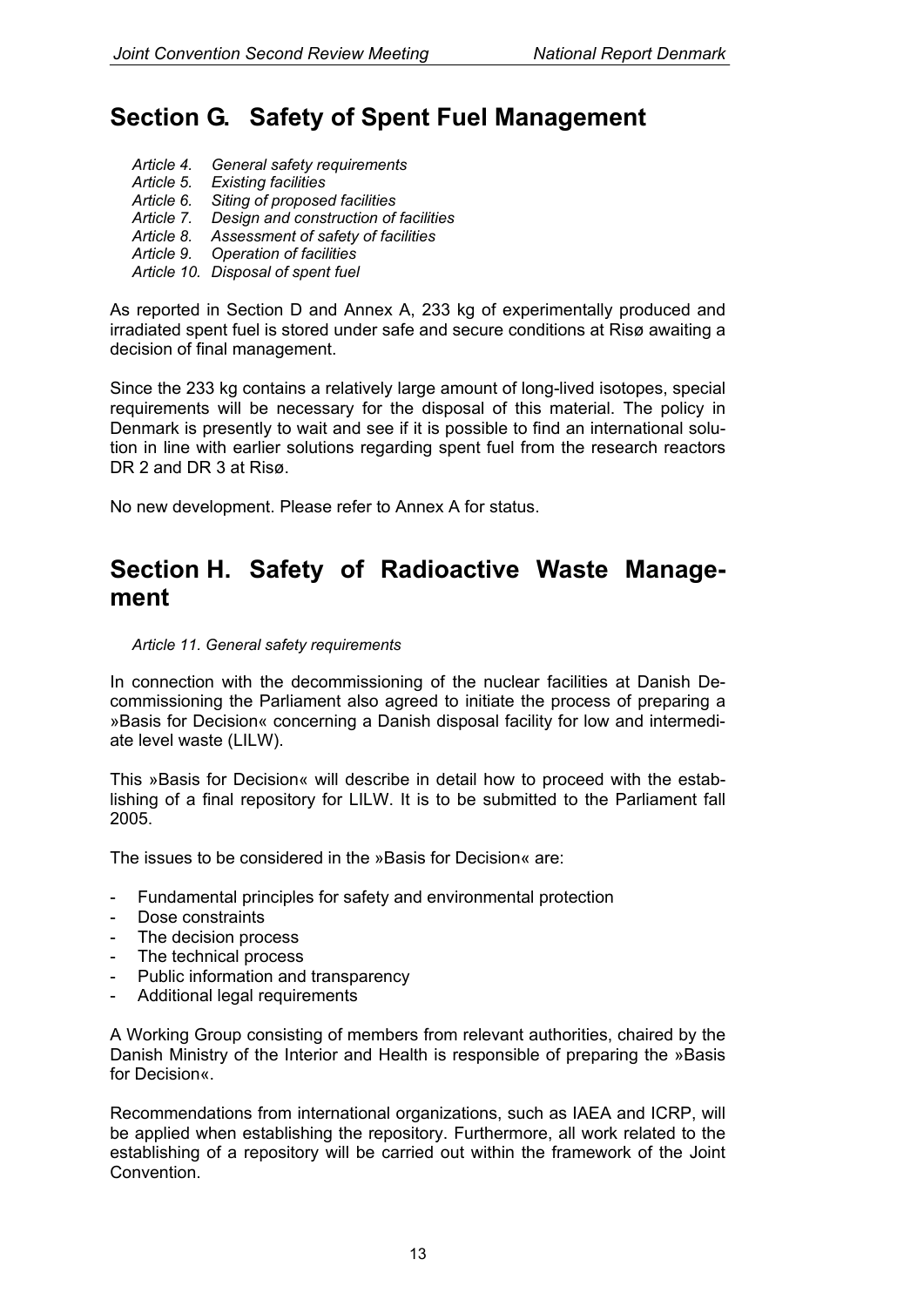It should be stressed that the »Basis for Decision« neither has been presented nor accepted by the Parliament at the deadline for this reporting; however, four Working Papers have been prepared. These papers have focused on various aspects such as: international recommendations and requirements related to safety and environment, requirements related to the process, as well as experiences from other countries. These working papers are to be used in the preparation of the »Basis for Decision«.

It is the intention to make the process as transparent to the public as possible, thereby allowing stakeholders to participate actively in the decision process. The process will involve several hearings and information meetings as well as publication of information material. Working papers are accessible at the homepage of the Ministry of the Interior and Health in order to allow interested parties to follow the process.

In June 2005, a leaflet with information on the project was distributed to all municipalities and a number of interested parties and NGO's throughout the country. The leaflet can be downloaded from the homepage of the Ministry of the Interior and Health.

One hearing has been held at this point. Hearings are not only part of the public information policy, but are also a way to involve stakeholders in the process and allow the process to be influenced by the public and other stakeholders.

#### *Article 12. Existing facilities and past practices*

No new development. Please refer to Annex A for status.

#### *Article 13. Siting of proposed facilities*

The actual decision of establishing a repository has not been made yet (as of October 2005), neither has the siting.

#### *Article 14. Design and construction of facilities*

The actual decision of establishing a repository has not been made yet (as of October 2005), neither has the actual design or details related to construction.

#### *Article 15. Assessment of safety of facilities*

No new development. Please refer to Annex A for status.

#### *Article 16. Operation of facilities*

The new storage facility for radioactive waste was commissioned in April 2005 (see Article 32). Otherwise there are no new developments. Please refer to Annex A for status.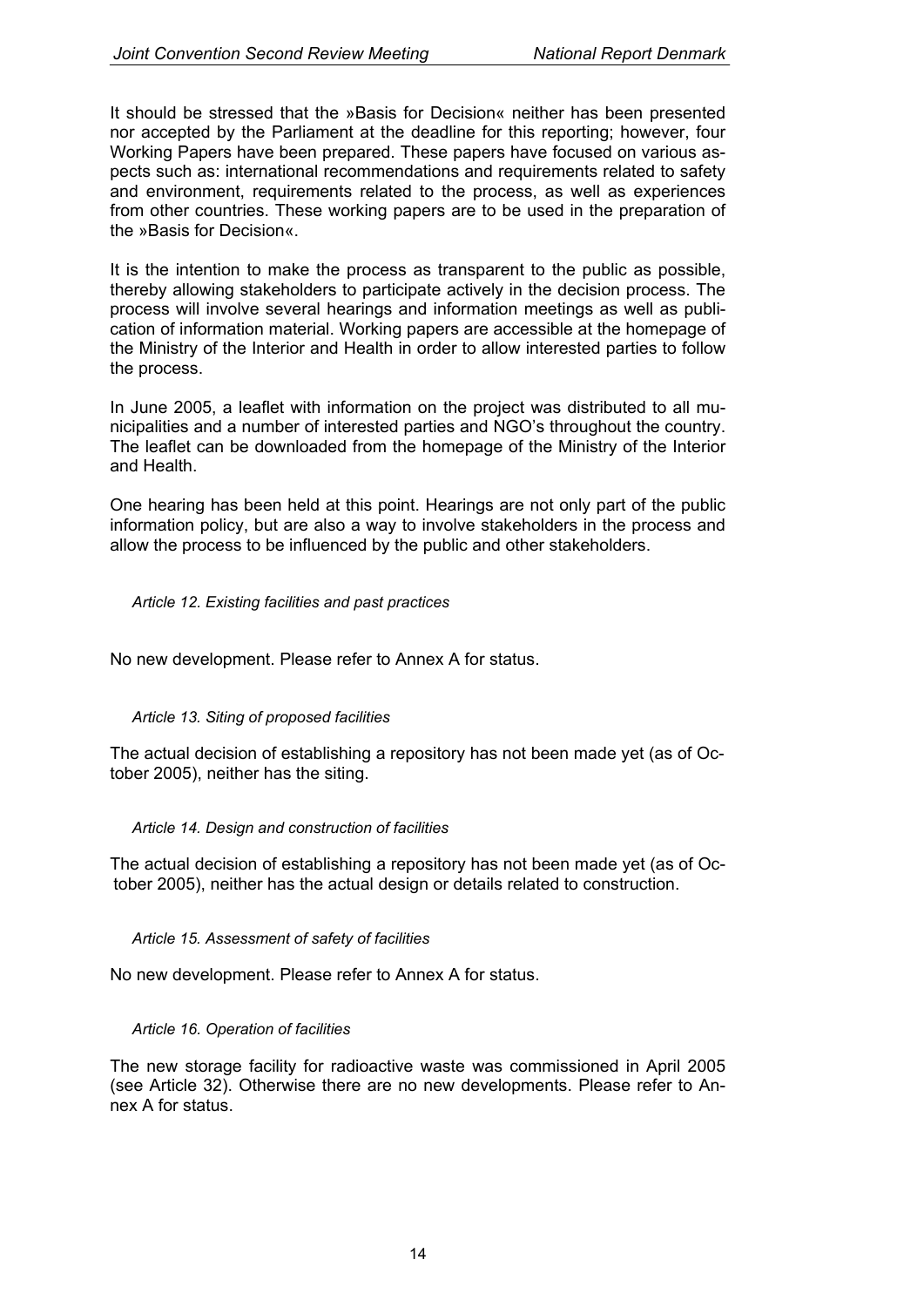*Article 17. Institutional measures after closure* 

No new development. Please refer to Annex A for status.

### **Section I. Transboundary Movement**

No new development regarding the existing practice and legal system and requirements for transboundary movement of radioactive waste. However, the European Commission has in 2004 presented a proposal for a Council directive on the supervision and control of shipments of radioactive waste and spent fuel to replace the existing directive 92/3/Euratom on the supervision and control of shipments of radioactive waste between and into and out of the Community. Negotiations between the Member States of the European Community are under way in the Atom Question Group under the Council.

### **Section J. Disused sealed Sources**

By the end of 2005 the National Board of Health/National Institute of Radiation Hygiene plan to issue a new order replacing Order no. 308 of 24 May 1984 concerning industrial gamma radiography installations and Order no. 918 of 4 December 1995 on the use of sealed radioactive sources in industry, hospitals and laboratories. Requirements will be included fulfilling the implementation of Council Directive 2003/122/EURATOM of 22 December 2003 on the control of highactivity sealed radioactive sources and orphan sources as well as requirements fulfilling the guidance in the Code of Conduct on the Safety and Security of Radioactive Sources, IAEA 2004 and requirements fulfilling the Guidance on the Import end Export of Radioactive Sources, IAEA 2004.

Necessary changes will be made to the existing requirements. The changes will include requirements for financial security and requirements for physical security for high activity sealed sources. The conditions for re-entry of disused sealed sources will remain unchanged. Re-entry for storage of disused sealed sources originally produced in Denmark will on application be considered case by case.

### **Section K. Planned Activities to Improve Safety**

Several strategic aims are pursued in order to improve safety further as listed below.

In terms of decommissioning the safety improvements include:

- Planned use of remote controlled equipment for demolition and cleanup in areas with extensive radiation in order to reduce doses to personnel.
- Planned use of mock-ups for training of particular difficult operations in order to reduce time of operation and thereby doses to personnel.
- Carefully planned waste storage routines: waste container configurations and inspection routes have been and will be calculated in order to minimize inspection time and doses to the personnel.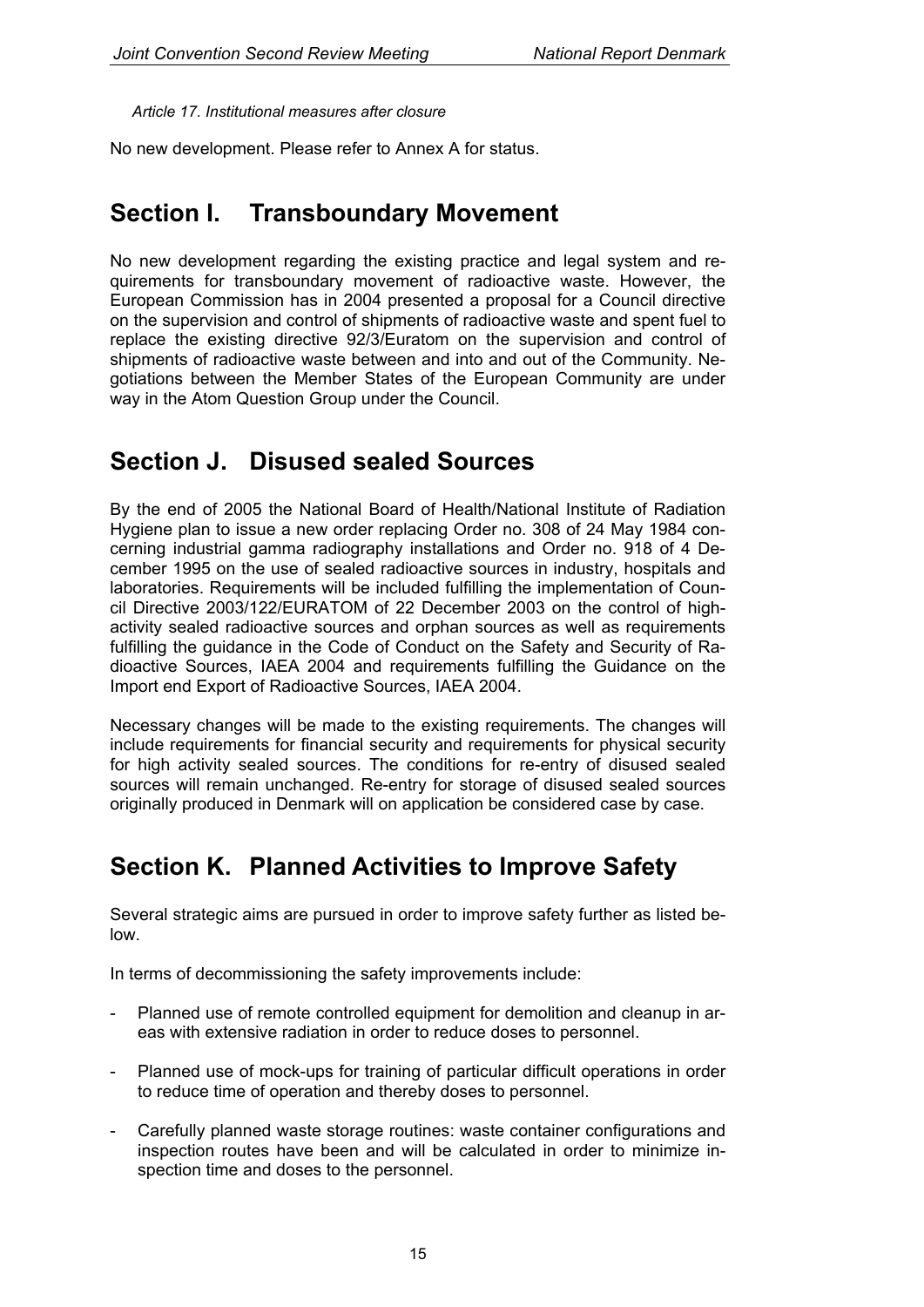- Maintaining a DS/EN ISO 9001:2000 certified Quality Management System (QMS) in order to ensure and document: a) accordance with national statutory regulations and international guidelines for decommissioning, b) optimal radiation and conventional safety in combination with financial prudence (ALARA principle), c) optimal environmental protection (ALARA principle), d) internal and external appreciation of strategies, procedures and operations and e) open and appropriate information to the public.
- Planned use of accredited laboratories to carry out measurements prior to potential clearance of materials, objects, buildings and outside areas.

The Nuclear Regulatory Authorities have made the following steps to improve safety:

- Existing waste and waste storage facilities have been selected as a special area of interest and will be subject to further inspections
- Survey for orphan sources with mobile measuring equipment under the auspices of Danish Emergency Management Agency.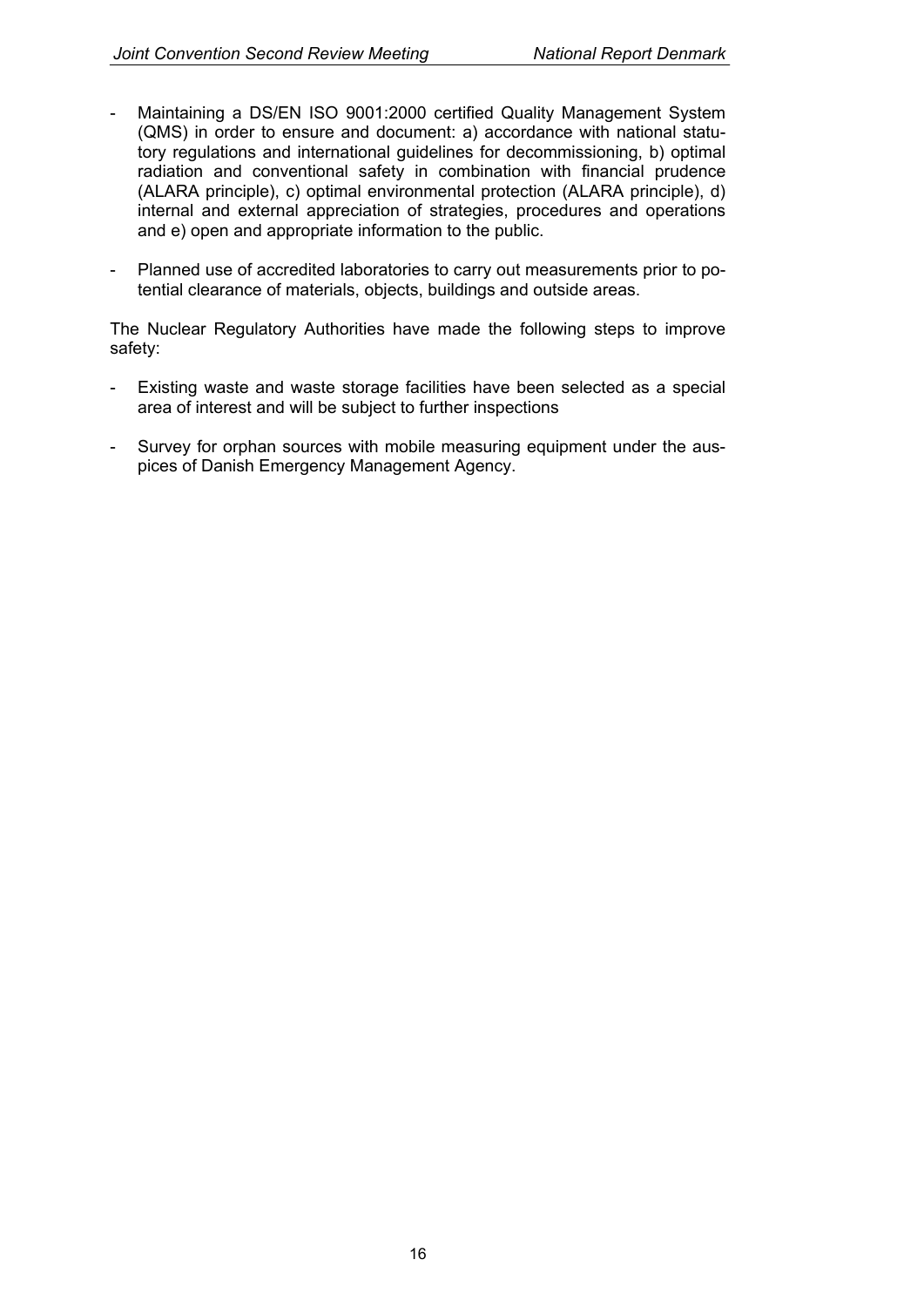### **Section L. Annexes**

### **Annex A. National Report from Denmark 2003**

(Listed on the following pages)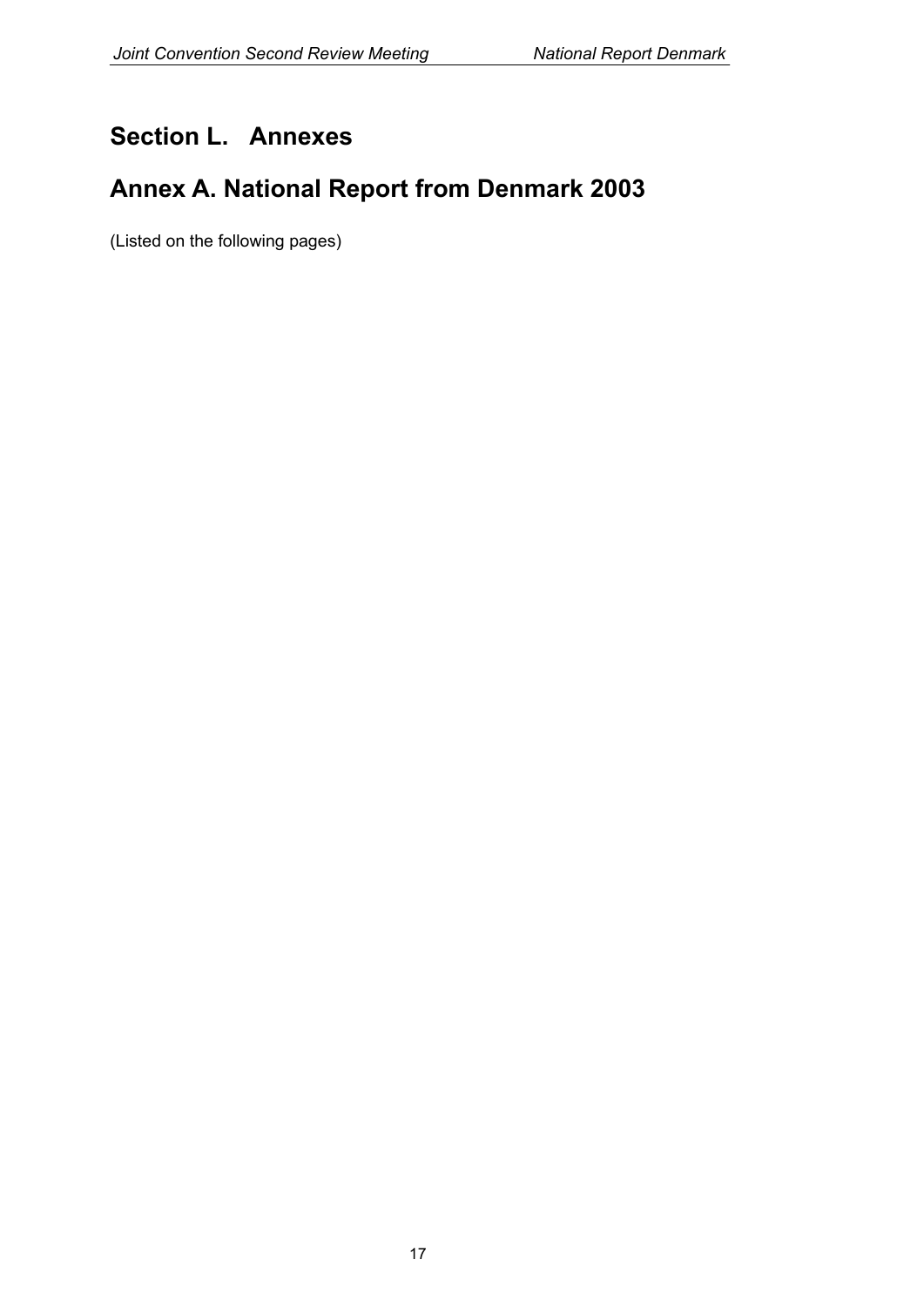### **Section A. Introduction**

Denmark signed the Joint Convention on the Safety of Spent Fuel Management and on the Safety of Radioactive Waste Management 29 September 1997, the day it opened for signature, and the Convention was accepted 3 September 1999 by letter from the Foreign Ministry to the International Atomic Energy Agency (IAEA). Until further notice the Convention does not apply for the autonomous territories Greenland and the Faroe Islands, which both do not possess spent nuclear fuel or radioactive waste.

The present report is the Danish National Report for the First Review Meeting to the Convention, which takes place 3 – 14 November 2003 at IAEA in Vienna. The report is made in accordance with the Guidelines regarding the Form and Structure of National Reports (INFCIRC/604, 1 July 2002) established by the Contracting Parties under Article 29 of the Convention at the Preparatory Meeting at IAEA 10 - 12 December 2001.

The report is prepared by the National Institute of Radiation Hygiene under the National Board of Health, in co-operation with Risø National Laboratory and the Nuclear Office under the Danish Emergency Management Agency. It is concluded in the report that Denmark meets all obligations of the Convention.

### **Section B. Policies and Practices**

### *Article 32. Reporting (Paragraph 1)*

In 1985 the Danish Parliament made the decision that Denmark would not use nuclear energy. Spent fuel management has therefore only been relevant in connection with the operation of the three research reactors DR 1 (2 kW), DR 2 (5 MW) and DR 3 (10 MW) at Risø National Laboratory.

The overall policy and practice for the spent fuel management for DR 2 and DR 3 have been to temporary store the fuel elements in dedicated storage facilities after irradiation, awaiting transfer to USA's jurisdiction according to an agreement with the US Department of Energy. DR 2 was taken out of operation in 1975 and DR 3 in 2000 and all spent fuel from these two research reactors are by June 2002 transferred to USA. The spent fuel from DR 1 (15,8 litres of a solution of uranyl sulphate in light water), which was taken out of operation in 2001, is stored under safe and secure conditions awaiting a decision on the final management. In addition to the above-mentioned spent fuel from the Danish research reactors about 233 kg experimentally produced and irradiated spent fuel of power reactor type remaining from post-irradiation investigations in the former Hot Cells at Risø is stored under safe and secure conditions awaiting a decision on the final management.

The overall policy and practice for radioactive waste management have so far been to collect and store all Danish radioactive waste (low and medium level waste) under safe and secure conditions at dedicated storage facilities at Risø National Laboratory awaiting the decision on the decommissioning of the Danish nuclear facilities. The stored radioactive waste comprises waste from the operation of the three research reactors and other nuclear facilities at Risø and radioactive waste from the use of radioactive materials for medical, industrial and research purposes in Denmark.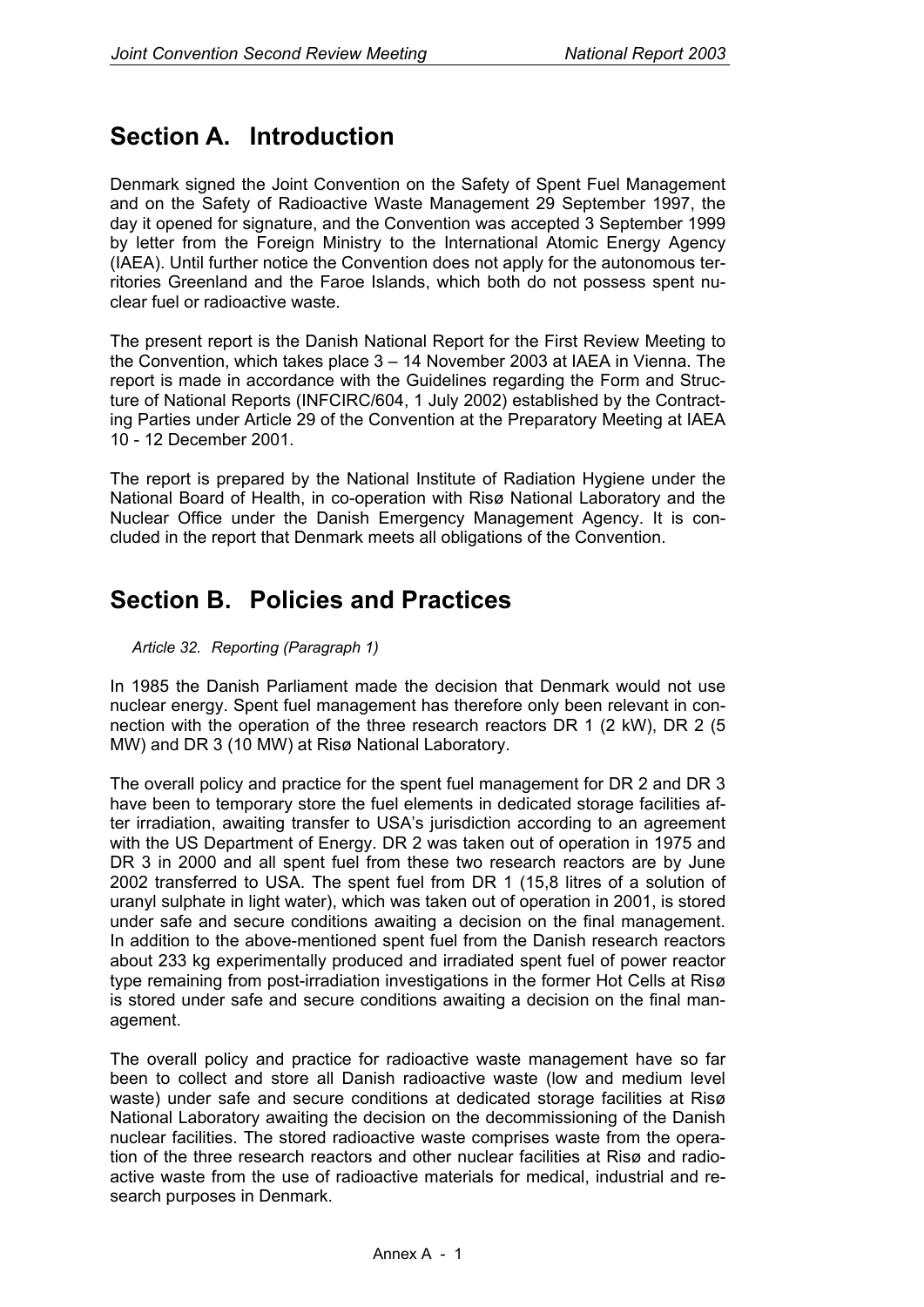All waste from nuclear facilities and from isotope laboratories etc. is defined as radioactive waste. This radioactive waste can be cleared from the regulatory system and treated as ordinary waste after adequate measurements and documentation in accordance with prescribed conditions given either in the legislation or in a specific license. Solid radioactive waste stored at the approved storage facilities is categorized in accordance with European Commission Recommendation of 15 September 1999 on a classification system for solid radioactive waste (1999/669/EC, Euratom). This EU-recommendation is with exemption of the criteria for heat generation rate in high level waste identical to the classification in IAEA Safety Series No. 111-G.1.1 on Classification of Radioactive Waste.

The Danish Parliament has in March 2003 agreed to the costs and the general decommissioning approach for all the nuclear facilities at Risø with the objective to decommissioning all nuclear facilities at Risø as soon as possible within a timeframe of 20 years. At the same time the Parliament agreed to start the work to establish a basis for decisions on a Danish disposal facility for low and medium level waste. This work will start with an assessment of the need for a revision of the legal basis including the question of an open and transparent decision process. The initial work should also propose fundamental principles and requirements for a disposal facility in accordance with national and international obligations and recommendations.

### **Section C. Scope of Application**

#### *Article 3. Scope of Application*

As Contracting Party to the Joint Convention Denmark has:

- − Not declared reprocessing to be part of spent fuel management.
- − Not declared waste that contains only naturally occurring radioactive materials as radioactive waste for the purpose of the Convention.
- − Not declared spent fuel or radioactive waste within military or defence programmes as spent fuel or radioactive waste for the purpose of the Convention.

However, the management of radioactive waste that contains only naturally occurring radioactive materials and all radioactive waste from the Danish military are identical to the management of radioactive waste as described in this report as this waste is covered by the legislative and regulatory system described in section E.

### **Section D. Inventories and Lists**

*Article 32. Reporting (Paragraph 2)* 

### **Spent fuel management facilities**

There are no spent fuel management facilities in Denmark subject to the Convention (primary purpose). However, minor amounts of spent fuel is stored at the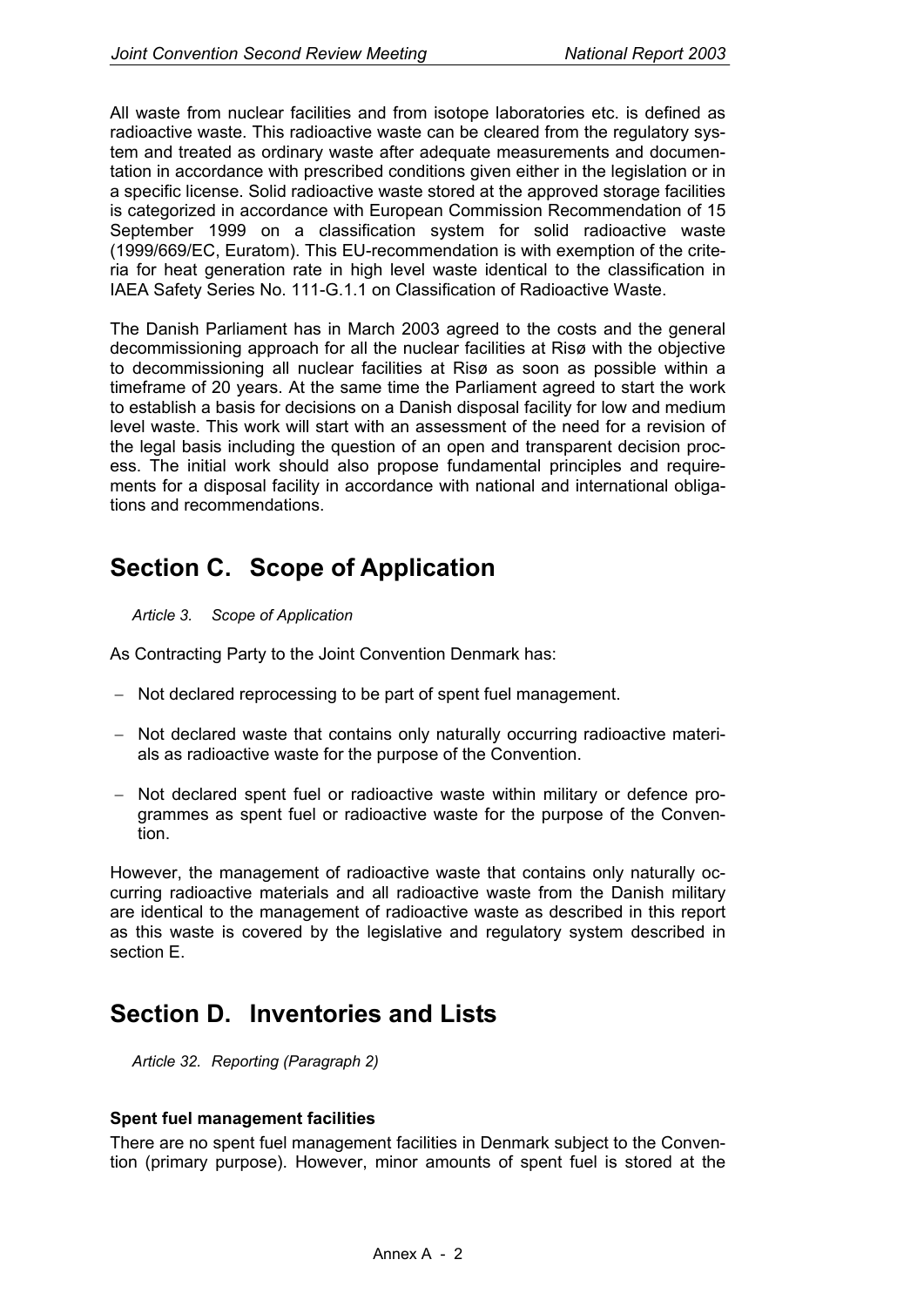storage facilities for radioactive waste at the site of Risø National Laboratory. Figure 1 shows the position of the Risø site in the middle of Zealand about 6 km



*Fig. 1. Map of Denmark and of the narrow Roskilde fjord with the Risø peninsula about 6 km north of Roskilde* 

north of Roskilde and 30 km west of Copenhagen. The site coordinates are 55° 42' N, 12° 06' E.

The minor amounts of spent fuel are stored under safe and secure condtitions with appropriate surveilance in the following buildings:

- The DR 3 building complex
- − 'Centralvejslageret' (see under radioactive waste management facilities)

No special precautions for heat generation and dissipation are necessary for these materials. An inventory of the stored spent fuel is given in table 1.

| Spent fuel                                                        | Storage facility         | Material                                                              | Mass /<br>Volumen | Activity in 2000                                |
|-------------------------------------------------------------------|--------------------------|-----------------------------------------------------------------------|-------------------|-------------------------------------------------|
| Spent fuel from<br>DR 1                                           | DR 3 building<br>complex | Solution of<br>20% enriched<br>uranyl sul-<br>phate in light<br>water | 15,81             | 130 GBq<br>fission products<br>3 GBq actinides  |
| Experimental<br>irradiated spent<br>fuel of power<br>reactor type | Centralvejs-<br>lageret  | Uranium oxide<br>pellets mostly<br>in cut length of<br>zircalloy tube | 233 kg            | 610 TBq<br>fission products<br>53 TBq actinides |

*Table 1. Inventory of spent fuel*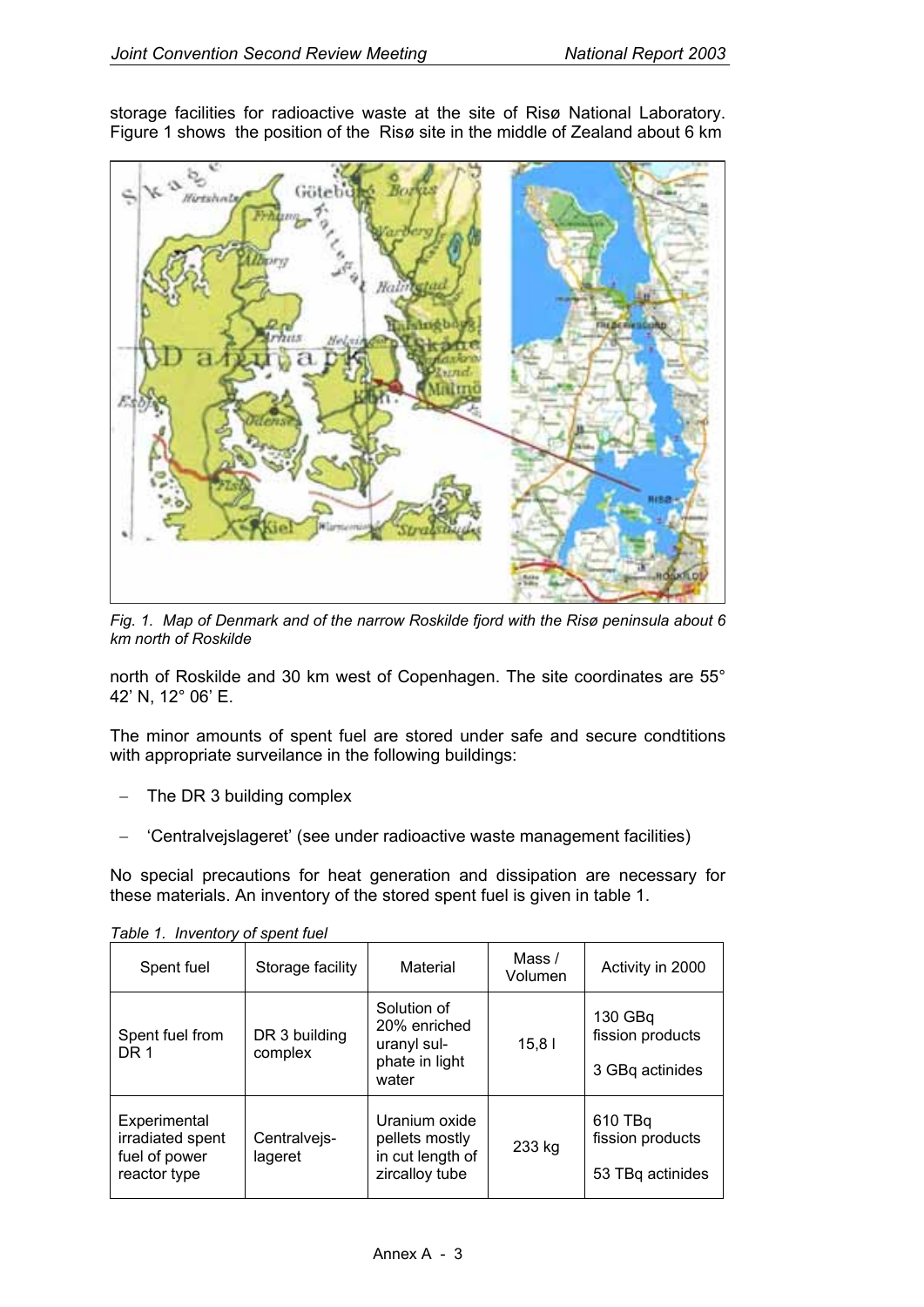### **Radioactive waste management facilities**

The only radioactive waste management facility subject to the Convention is the Waste Management Plant at the site of Risø National Laboratory with the location described above under spent fuel management facilities.

The Waste Management Plant has responsibility for the collection, conditioning and storage of radioactive waste from the nuclear facilities and laboratories at Risø and, on a commercial basis, also from all other users of radioisotopes in Denmark.



*Figure 2. Map of Risø, including the positions of the three reactors, various waste facilities, etc. The public A6 main road is to the right, just outside the map.* 

The Waste Management Plant is situated on an artificial pentagon at the northern shore of the Risø peninsula, figure 2. The Waste Management Plants buildings relevant for handling radioactive waste are listed below:

- The main building with offices, laboratories, the active and inactive laundry, a distillation plant for radioactive wastewater reducing the volume of the wastewater, and a bituminisation plant where the rest water is evaporated. The solids with the activity are finally embedded in a bitumen matrix and filled in drums and stored in the 'Storage Hall', described below.
- − The building called 'Drum Store' with the receiving point for radioactive waste coming from outside Risø. The building also contains a sorting glove-box mounted with a hydraulic press reducing the volume of low and intermediate level (LILW) solid waste before filling into waste drums. In addition there is a shielded area used as decay store for drums filled with low level short lived waste (LILW-SL).
- − The storage building called 'Storage Hall' contains drums filled with LILW waste.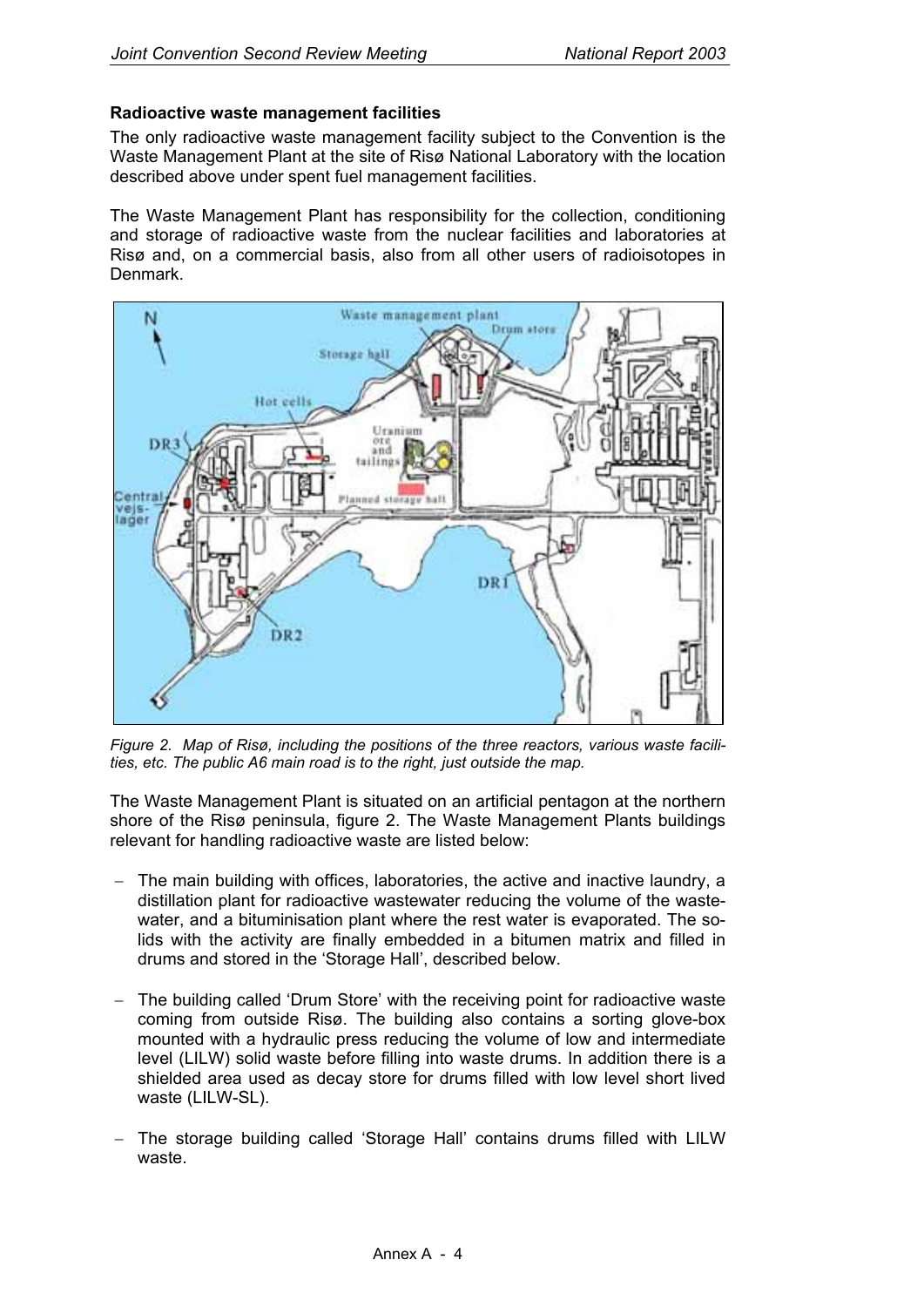- − The storage building called 'Centralvejslageret' is situated at the western part of the Risø peninsula. The storage comprises an underground concrete block with pits for standard containers and pits used for non-standard packages. In these pits is stored LILW waste that needs special shielding, e.g. Co-60 sources coming from Danish hospitals.
- − Storage basins where tailings and excess ore remains after uranium extraction experiments using ore from Kvanefjeld in Greenland. The taillings are stored under water.

An inventory of radioactive waste that is subject to the Convention is given in table 2 for conditioned waste and in table 3 for unconditioned waste. It should be noticed that Denmark has no high level waste (HLW).

Table 2. Inventory of conditioned radioactive waste stored at Risø. All radioactive waste is classified as low and intermediate short lived waste (LILW-SL). Activities are referred to year 2000.

| Storage      | Volume $(m^3)$ | Activity (TBq) |
|--------------|----------------|----------------|
| Storage Hall | 1.100          |                |

*Table 3. Inventory of unconditioned radioactive waste stored at Risø. All radioactive waste is classified as low and intermediate long lived waste (LILW-LL). Activities are referred to year 2000.* 

| Storage                              | Mass (tons) | Activity (TBq) |  |
|--------------------------------------|-------------|----------------|--|
| Drum Store and<br>Centralvejslageret | 125         | $366^{1}$      |  |
| Taillings and ore                    | 4.800       | 0.1            |  |

1) The main part of the waste (340 TBq) may be classified as LILW-SL in connection with future sorting and conditioning. The rest of the activity consists of 22 TBq long lived βactivity and 4 TBq  $\alpha$ -activity.

### **Nuclear facilities under decommissioning**

A list of the nuclear facilities in the process of being decommissioned and the status of the decommissioning activitites is given in table 4. All facilities are located at Risø. It should be noticed that the list in table 4 covers all Danish nuclear facilities except the Waste Management Plant, which since 2002 has been the only nuclear facility in operation in Denmark.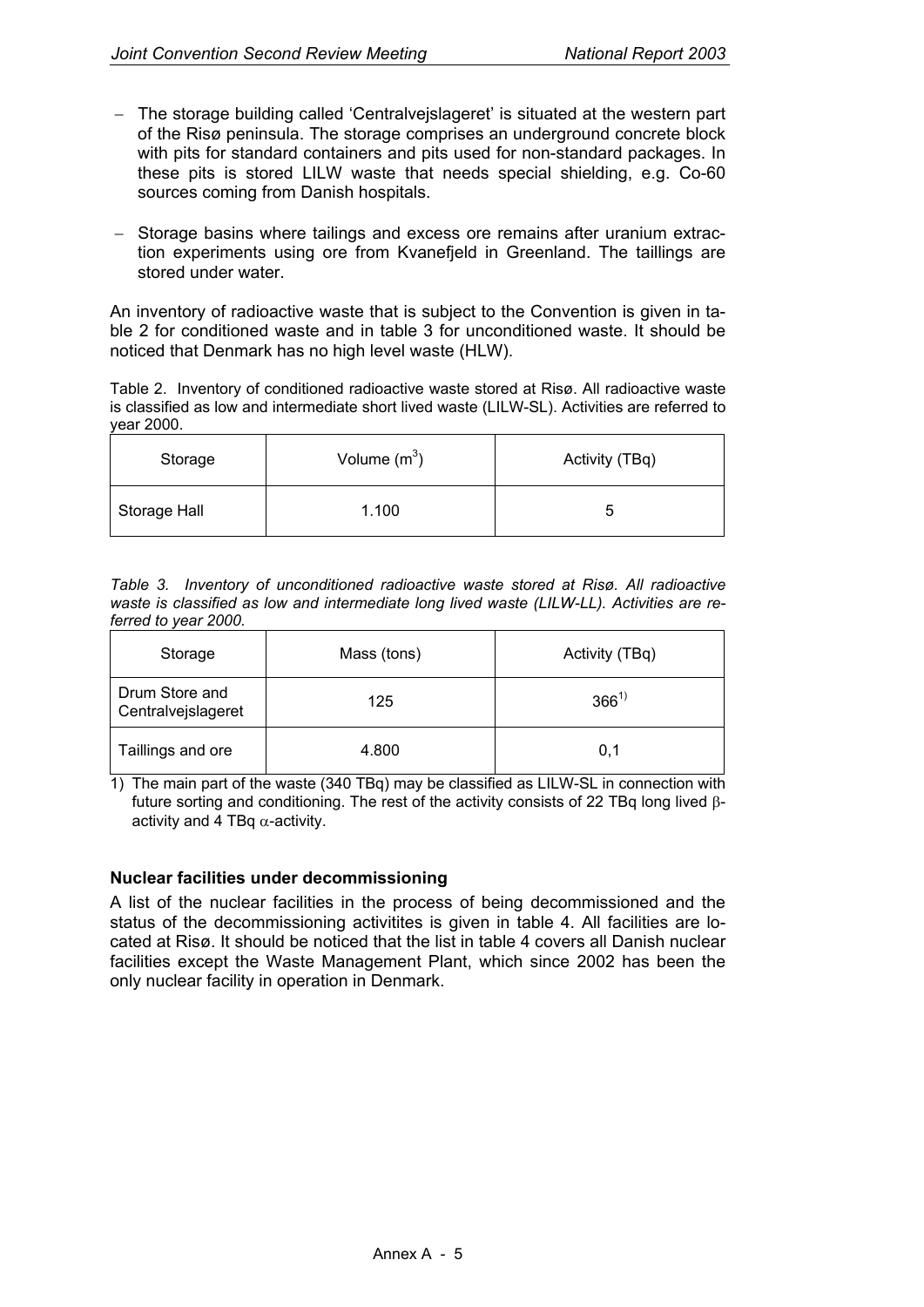| Nuclear facility | Type                                                                              | Taken out of<br>operation | Decommissioning<br>status                                                                                                                      |
|------------------|-----------------------------------------------------------------------------------|---------------------------|------------------------------------------------------------------------------------------------------------------------------------------------|
| DR <sub>1</sub>  | Small homogeneous<br>2001<br>2 kW reactor mainly used<br>for educational purposes |                           | Fuel removed.<br>Decommissioning to<br>"green field" is under<br>planning                                                                      |
| DR <sub>2</sub>  | 5 MW research reactor of<br>the swimming pool type                                | 1975                      | Fuel elements<br>removed. Reactor and<br>the cooling circuit<br>emptied for water.<br>Decommissioning to<br>"green field" is under<br>planning |
| DR <sub>3</sub>  | 10 MW heavy water<br>research reactor of the<br>DIDO type                         | 2000                      | Fuel elements<br>removed.<br>Decommissioning to<br>"green field" is under<br>planning                                                          |
| <b>Hot Cells</b> | Facility for post irradiation<br>investigations of nuclear<br>fuel                |                           | Cells emptied, cleaned<br>and sealed.<br>Decommissioning to<br>"green field" is under<br>planning                                              |
| Fuel fabrication | <b>Fuel fabrication facilities</b><br>for DR 2 and DR 3                           | 2002                      | Decommissioning to<br>"green field" is under<br>planning                                                                                       |

### **Section E. Legislative and Regulatory System**

*Article 18. Implementing measures* 

*Article 19. Legislative and regulatory framework* 

The Danish legislation for spent fuel management and radioactive waste management is part of the overall Danish legislation on radiation protection and nuclear safety. A list of relevant Acts, Orders etc. in force per 1 January 2003 is given in annex A.

The Danish legislative and regulatory system also implements all legislative requirements with regard to the Treaty Establishing the European Atomic Energy Community (Euratom). A list of relevant legal instruments according to the Euratom Treaty is given in annex B.

The main legal instruments are the Nuclear Installations Act and the Radioactivity Materials Act.

### **Nuclear Installations Act**

Under the Nuclear Installations Act (1962) erection and operation of nuclear installations are subject to authorisation from the Minister of the Interior and Health and installations are subject to inspection from the Nuclear Regulatory Authorities (The Nuclear Office under the Danish Emergency Management Agency and the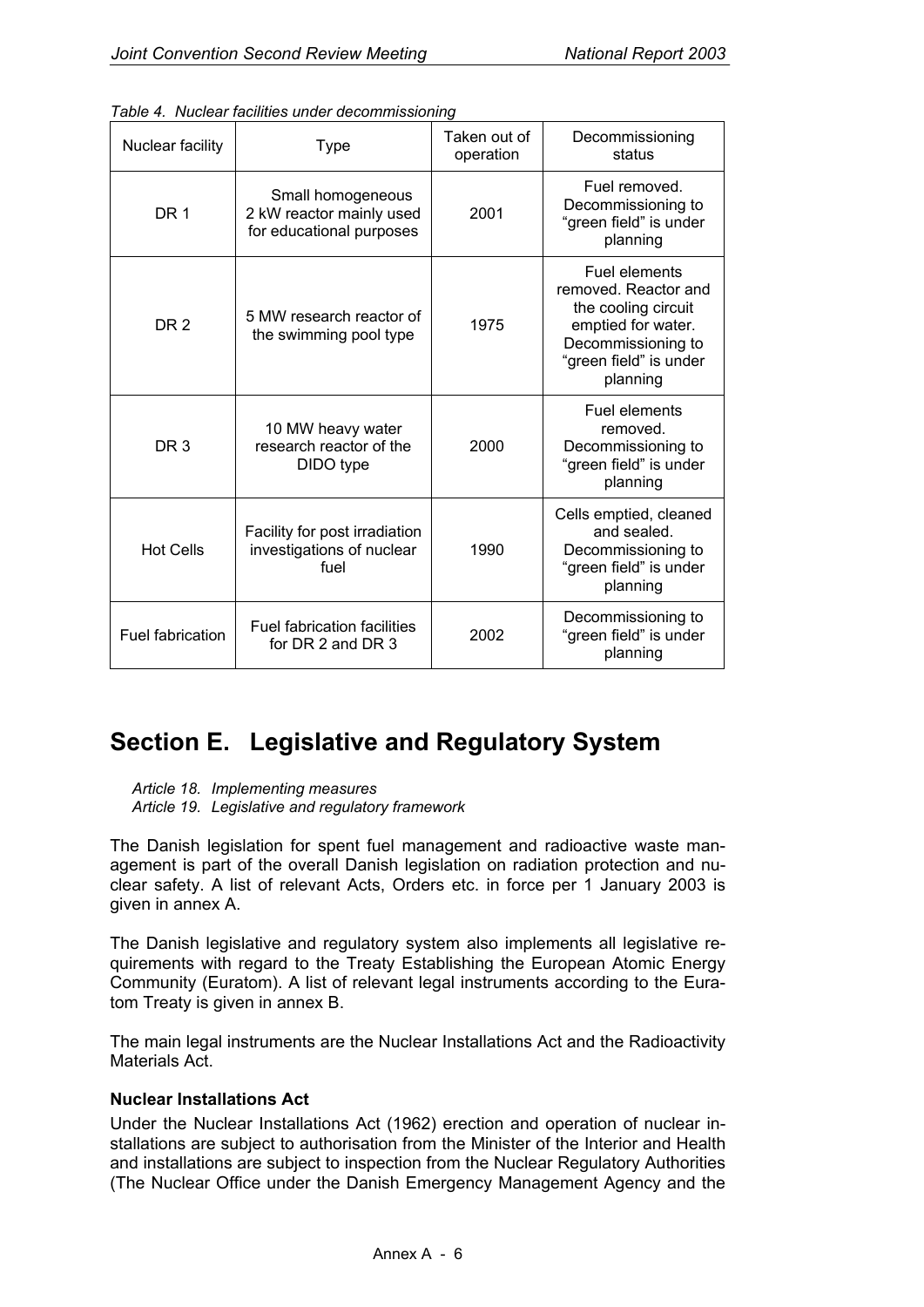National Institute of Radiation Hygiene under the National Board of Health). Nuclear installations encompass installations for storage or disposal of spent nuclear fuel and installations for storage or disposal of radioactive waste.

Based on the general authorisation of the nuclear installations at Risø National Laboratory the Nuclear Regulatory Authorities have issued Operational Limits and Conditions for the site at Risø and for the individual nuclear installations. Operational Limits and Conditions are formulated in accordance with other relevant Danish legislation, e.g. the National Board of Health Order (1997) on dose limits for ionising radiation, including:

- − Justification of all new types of practices resulting in exposure to ionising radiation
- − Optimisation of protection from all exposures (ALARA)
- − Dose limitation; at present members of the public should not be exposed to a dose of more than 1 mSv/a from all man-made sources of ionising radiation other than from medical exposure
- − Use of dose constraints

During the long operational period of the nuclear installations at Risø the discharge limits have been expressed with reference to the dose limit for members of the public of 1 mSv/year and a prompt reporting requirement to the Nuclear Regulatory Authorities for expected or actual semi-annual releases exceeding ten times typical values over previous years. Reporting according to the "10-factorrule" has never occurred.

### **Radioactive Materials Act**

According to the Radioactive Materials Act (1953) production, importation, possessing etc. of radioactive materials are subject to prior authorisation by the National Institute of Radiation Hygiene under the National Board of Health. The National Institute of Radiation Hygiene is empowered to issue detailed legislation regarding production, importation, use, storage, transport, disposal etc. of such materials and to inspect all holders of authorisations and locations, where radioactive materials are or could be present.

The detailed legislation (annex A) covers common Orders for all users regarding dose limits, transfers and transport of radioactive materials and specific Orders for four main areas of use of radioactive materials (sealed sources, unsealed sources, gamma radiography, consumer products). The four specific Orders contain requirements on how to deal with the radioactive materials when these become waste (e.g. return to producer, transfer to approved storage facility at Risø, specific clearance).

Clearance of radioactive materials from the regulatory system is regulated in the Ministry of the Interior and Health Order no. 192 of 2 April 2002 on exemptions from Act on use etc. of radioactive materials. According to this Order clearance of radioactive materials is subject to prior authorisation from the National Institute of Radiation Hygiene under the National Board of Health unless the clearance can be done in accordance with requirements in the above-mentioned detailed legislation. Authorisations or detailed legislation issued by the National Institute of Radiation Hygiene shall be based on principles set out in an annex to the Order (see annex C). Authorisations can contain requirements regarding characterisation and measurements of materials before clearance and requirements regarding documentation and quality assurance. For solid man-made radioactive mate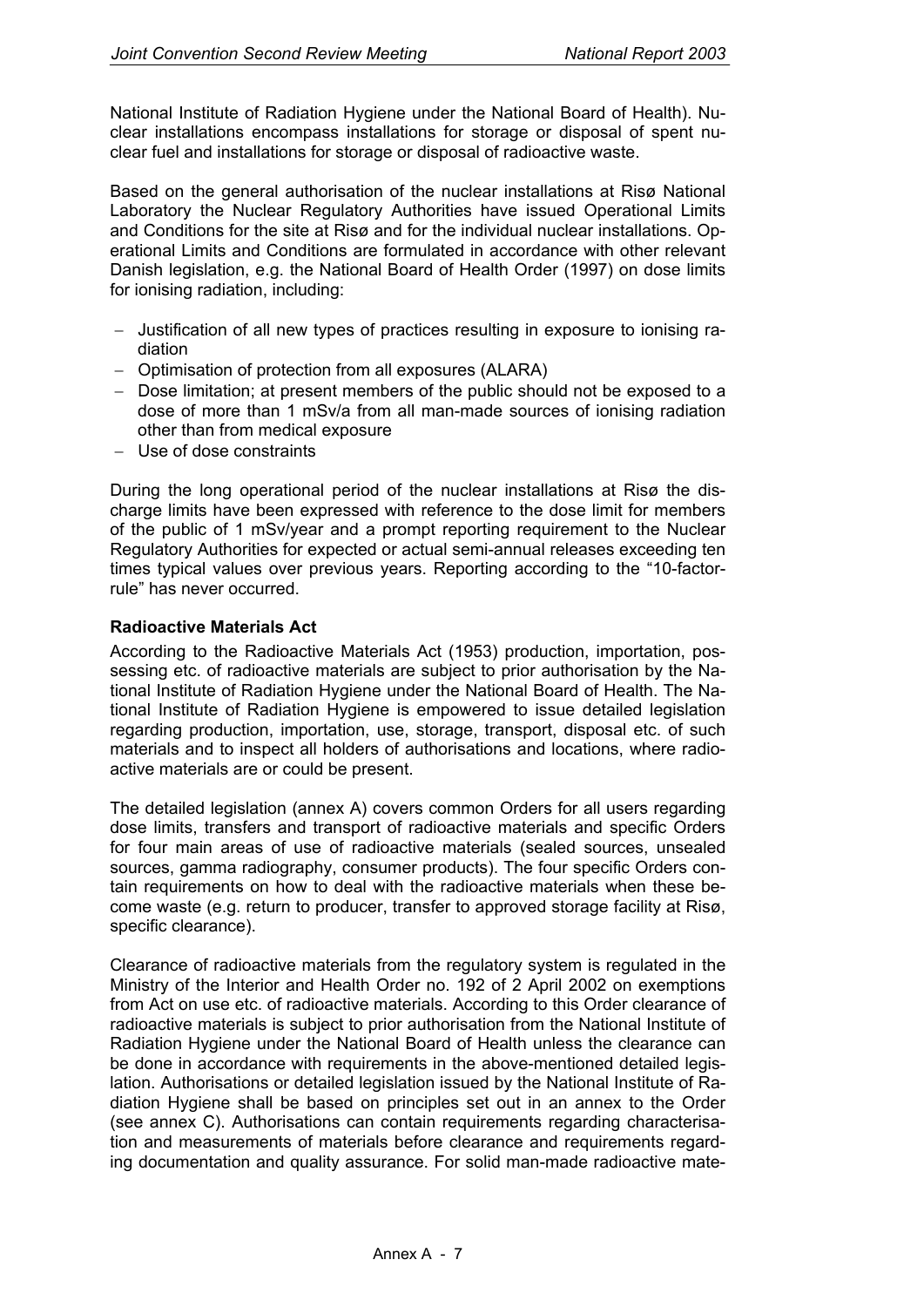rials the Order prohibits dilution with the aim of complying with a defined clearance level.

#### *Article 20. Regulatory body*

Both the Nuclear Installation Act and the Radioactive Materials Act and their administration belong to the responsibility of the Minister of the Interior and Health and are as such independent of the Ministry of Science, Technology and Innovation under which the operation of the nuclear installations at Risø belongs.

The Nuclear Regulatory Authorities according to the Nuclear Installation Act (the Danish Emergency Management Agency and the National Institute of Radiation Hygiene) and the Regulatory Authority according to the Radioactive Materials Act (National Institute of Radiation Hygiene) are defined in the Acts and are given their own budget on the annual Fiscal Act. The Authorities are empowered to have direct access to all premises, buildings etc. for inspection purposes and to withdraw licensees and stop operations in case of unsecured situations.

The Danish legislative and regulatory system described above implements all obligations under Article 18 (Implementing measures), Article 19 (Legislative and regulatory framework) and Article 20 (Regulatory body) of the Convention.

### **Section F. Other General Safety Provisions**

#### *Article 21. Responsibility of the licence holder*

As the only Danish waste management facility subject to the Convention Risø National Laboratory holds, as part of the general authorisation, the license to collect, conditioning and store radioactive waste at the Waste Management Plant from the nuclear facilities and laboratories at the Risø site as well from all other users of radioisotopes in Denmark.

According to the Nuclear Installations Act (Section E) the prime responsibility for the safety of a nuclear installation rests with the holder of the licence. In the Nuclear Installations Act it is also stated that the Nuclear Regulatory Authority can redraw a license due to safety concerns or other compelling reasons, i.e. if the holder do not meet its responsibility. Ultimately the punishment for violations of this Act and/or provisions is penalties or imprisonment for up to two years.

During the more than 40 years of operational lifetime Risø National Laboratory has been subjugated inspections by the National Regulatory Authorities and redrawing the license has never been considered.

According to the Radioactive Materials Act and the pursuant Orders given for users of radioisotopes (Section E) it is the responsibility of such a license holder to ensure that all radioactive waste produced under his license is handled in a safe manner and finally either returned to the manufacturer or send to the Waste Management Plant at Risø National Laboratory. The license holders are subjugated inspections by the National Institute of Radiation Hygiene and their license can be redrawn for a period until the corrective measures requested are fulfilled. Ultimately the punishment for violations of this Act and/or provisions is penalties.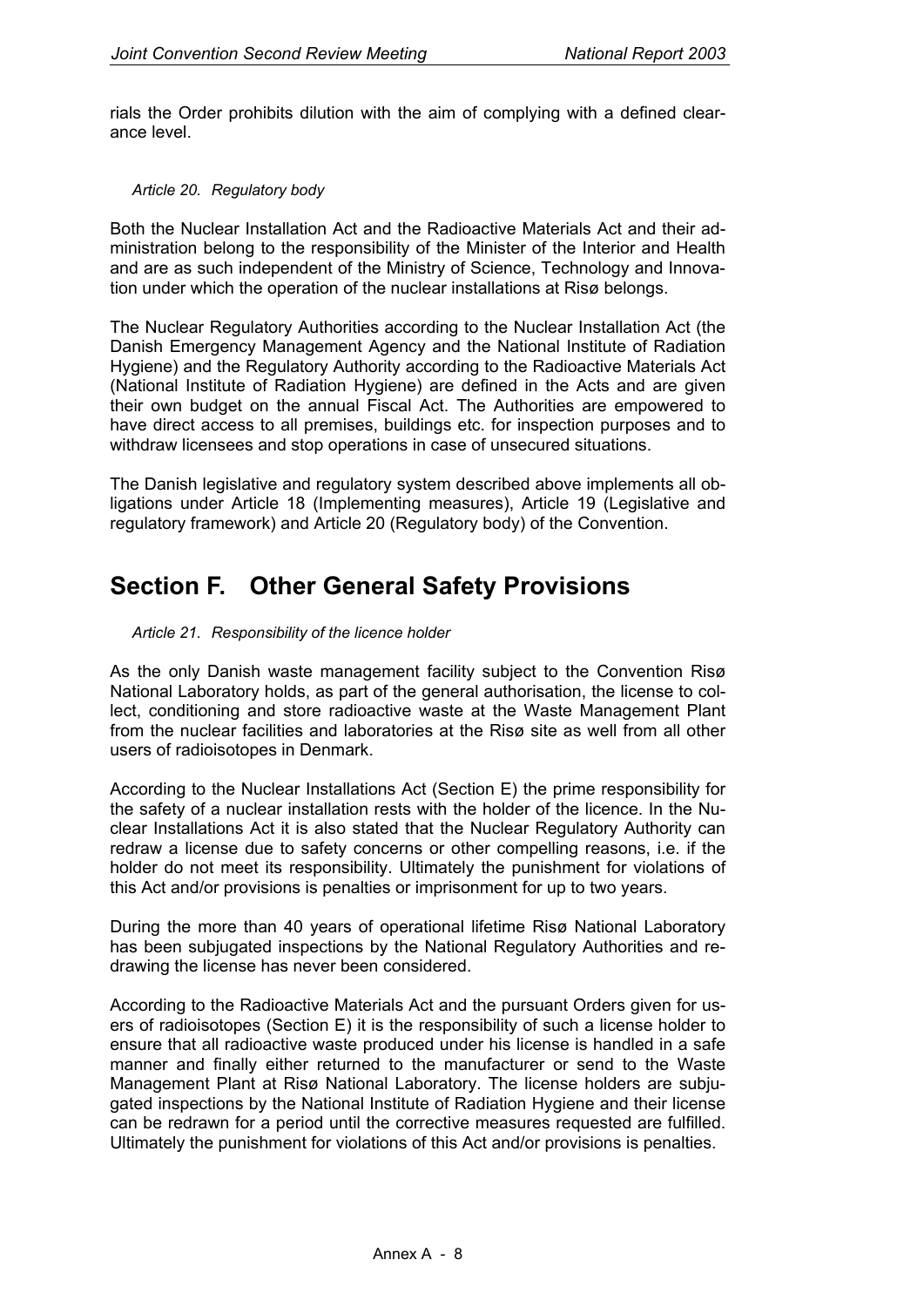#### *Article 22. Human and Financial Resource*

Requirements on qualifications of and educational programs for staff-members working with safety issues are included in Operational Limits and Conditions for Risø as a whole as well as for the Waste Management Plant.

Risø National Laboratory is government property placed under the Danish Ministry of Science, Technology an Innovation and as such, the financial situation for the Waste Management Plant is and will be secure also in the future in order to ensure adequate financial resources to meet the requirements to the safety of the storage facility set by the Nuclear Regulatory Authorities.

#### *Article 23. Quality Assurance*

The quality assurance at Risø nuclear installations is traditionally based on the Nordic NARS system (Nordic Working Group in Reactor Safety Recommendations, 1975). For the new situation, after the closure of all installations, one part of the requirements set by the Nuclear Regulatory Authorities will be that the quality assurance system for the entire process of decommissioning including all radioactive waste management is based on international standards, which at present, for the general Quality Assurance will be DS/EN ISO 9001, version 2000. Additional requirements on complying with specific International Standards e.g. for the competence of the laboratory characterising, measuring, handling and sorting waste will also be set.

### *Article 24. Operational Radiation protection*

The National Board of Health/National Institute of Radiation Hygiene has issued the general Order on dose limits for ionising radiation. This Order covers both nuclear and non-nuclear practices in Denmark. The general principles for radiation protection (justification, optimisation, dose limitation) and the numerical dose limits for both workers and the general public prescribed in the Order are in accordance with Council Directive 96/29/EURATOM and the 1990 Recommendations of the International Commission on Radiological Protection, ICRP Publication 60.

In Operational Limits and Conditions for Risø there are given stringent rules on reporting received doses to the Nuclear Regulatory Authorities in normal situations where doses are within the dose limits as well as in abnormal situations where doses might have exceeded the dose limits.

The requirements in Operational Limits and Conditions make sure that discharges are limited and measures are taken to prevent unplanned and uncontrolled releases of radioactive materials into the environment. The requirements are covered in chapters with the following headlines:

- − Discharge systems
- − Discharge limits
- − Precautions against abnormal incidents; and
- − Prompt reporting to the Nuclear Regulatory Authorities in case of abnormal situation and/or violation of Operational Limits and Conditions.

In addition there are requirements of within two weeks after an abnormal situation sending a report to the Nuclear Regulatory Authorities including: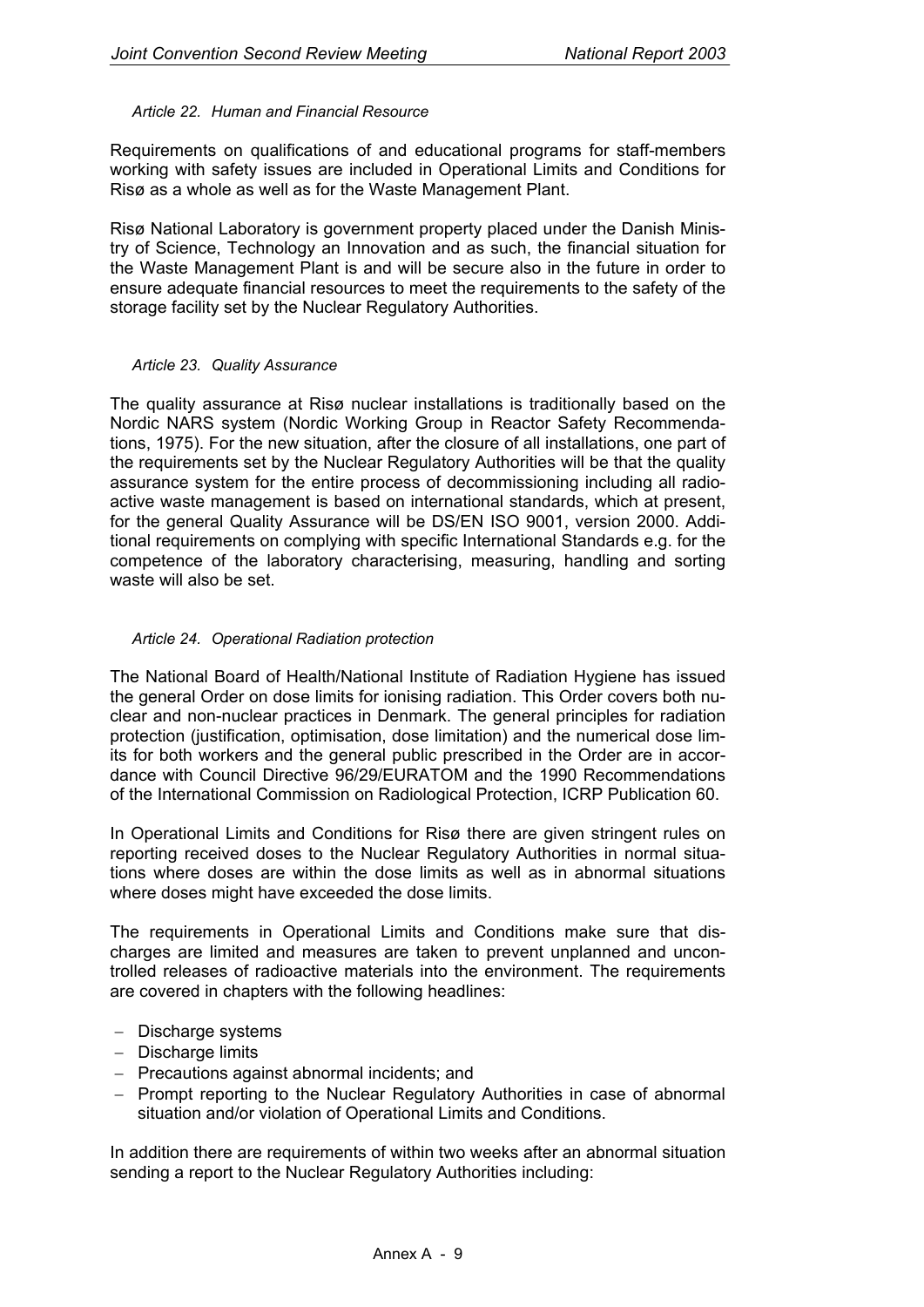- − A detailed description of the scenario leading to the abnormal situation
- − What has been done to mitigate any effects; and
- − What measures are taken to prevent similar situations in the future.

During the more than 40 years of operational lifetime of the nuclear installations at Risø the discharge limits have been expressed with reference to the dose limit for members of the public of 1 mSv/year and a prompt reporting requirement to the Nuclear Regulatory authorities for expected or actual semi-annually releases exceeding ten times typical values over previous years. Reporting according to this "10-factor-rule" has never occurred.

Releases of radioactive materials from the Waste Management Plant are and have always been dominated by liquid releases of tritiated heavy water and particulate activity to Roskilde Fiord. These releases derive from the distillation plant for radioactive wastewater, since the distillate is conducted to the inactive waste water system, from where it is taken through a pipeline to Roskilde Fjord.

The releases of tritiated heavy water to Roskilde Fjord have in recent years been around a few thousand GBq/y. The release of dissolved gross β/γ-activity has been less than 0.2 GBq/y of which about half is the naturally occurring  $^{40}$ K.

In figure 3 is shown the annual releases of tritium into Roskilde Fjord from the Waste Treatment Plant in the period 1978-2001 and in figure 4 correspondingly the annual releases of particulate activity (measured as gross β-activity).

The increased release of tritium in 1994 was the result of tritium in the active wastewater from the research reactor DR 3, as well as tritium in used ion exchangers that were supplied to the bitumen facility. The extraordinarily large release in 1999 was the result of a handling error that resulted in a release of heavy water into the active outlet at DR 3 (approx. 100 litres). DR 3 was taken out of operation in 2000 resulting in the much lower release of tritium in 2001.



*Figure 3. Annual releases of tritium into Roskilde Fjord from the Waste Treatment Plant.*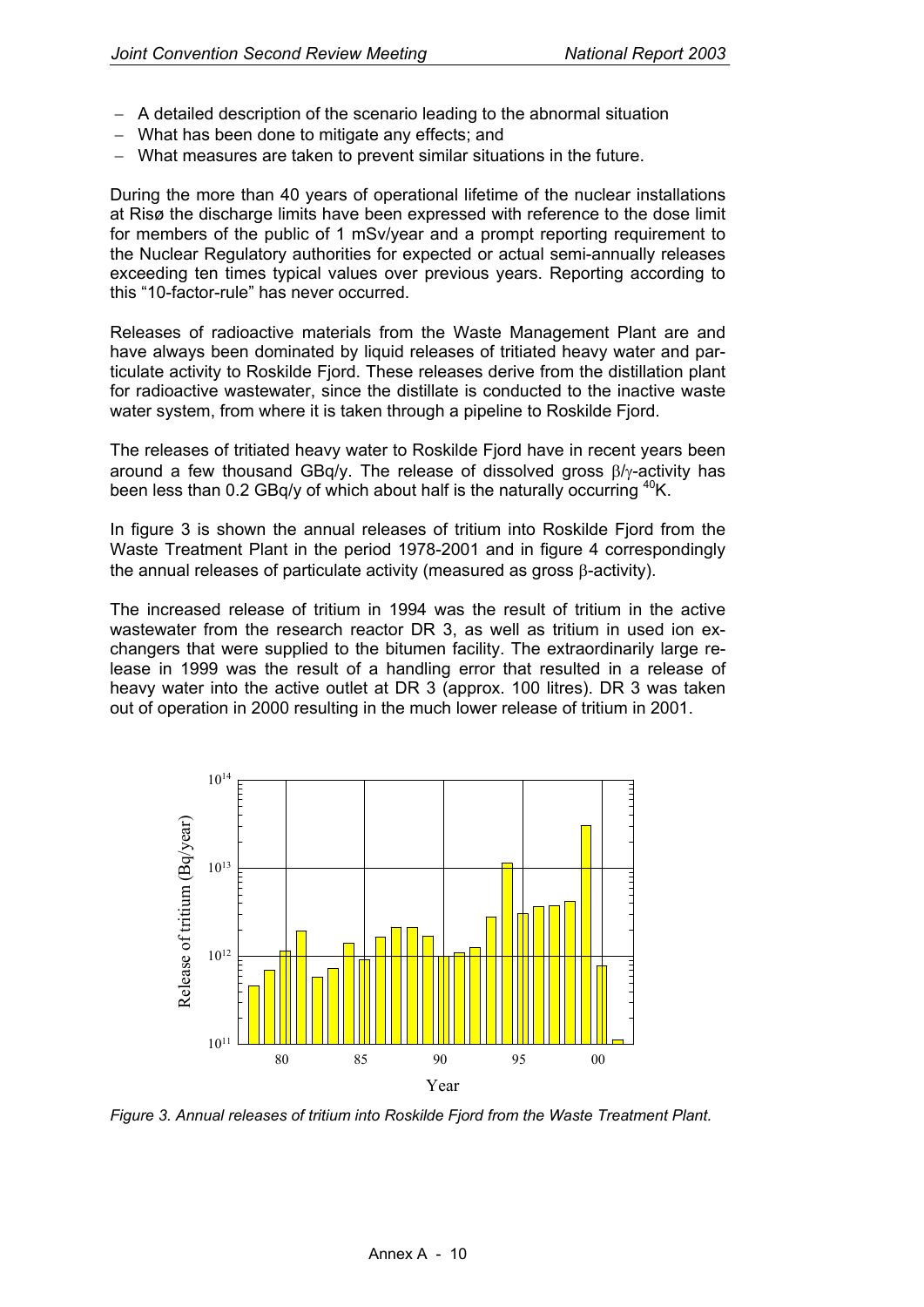<span id="page-31-0"></span>

*Figure 4. Annual releases of* β*-activity into Roskilde Fjord from the Waste Treatment Plant.* 

To illustrate the radiological consequences of the releases from the Waste Treatment Plant individual doses have been calculated to the critical group living around Roskilde Fjord and to people in Sweden from assumed annual releases of 2000 GBq tritium and  $0.3$  GBq  $137$ Cs. Doses have been calculated for both children and adults. The assumed exposure pathways are consumption of fish exclusively from Roskilde fjord or Kattegat and intake of water exclusively from Roskilde Fjord. The results are given in table  $5<sup>1</sup>$  $5<sup>1</sup>$  $5<sup>1</sup>$ .

| Radionuclide | Individual doses in Denmark<br>$(\mu Sv/a)$ |             |             |             | Individual doses in Sweden<br>$(\mu Sv/a)$ |             |
|--------------|---------------------------------------------|-------------|-------------|-------------|--------------------------------------------|-------------|
|              | Water                                       |             | Fish        |             | Fish                                       |             |
|              | Child                                       | Adult       | Child       | Adult       | Child                                      | Adult       |
| $\rm{^{3}H}$ | $6.10^{-2}$                                 | $8.10^{-2}$ | $4.10^{-3}$ | $3.10^{-3}$ | $5.10^{-7}$                                | $4.10^{-7}$ |
| $137$ Cs     | $2.10^{-3}$                                 | $1.10^{-2}$ | $2.10^{-2}$ | $3.10^{-2}$ | $2.10^{-6}$                                | $4.10^{-6}$ |

*Table 5. Annual doses to children and adults in Denmark and Sweden from annual releases of 2000 GBq tritium and 0,3 GBq 137Cs to Roskilde Fjord.* 

*Article 25. Emergency Preparedness* 

The Danish Emergency Preparedness System for Nuclear Accidents is under the responsibility of The Minister of Interior and Health. The operative organisation is based primarily on the Nuclear Division and the National Rescue Corps under the Danish Emergency Management Agency.

Denmark has a nation-wide nuclear emergency plan in case of accidents at nuclear installations in Denmark or at facilities in foreign countries. The plan is

<sup>-</sup>1 The calculated doses and the model used are from the report: *General Data as called for under Article 37 of the Euratom Treaty, Decommissioning of the Nuclear Facilities at Risø National Laboratory, Denmark, National Institute of Radiation Hygiene, 2003*.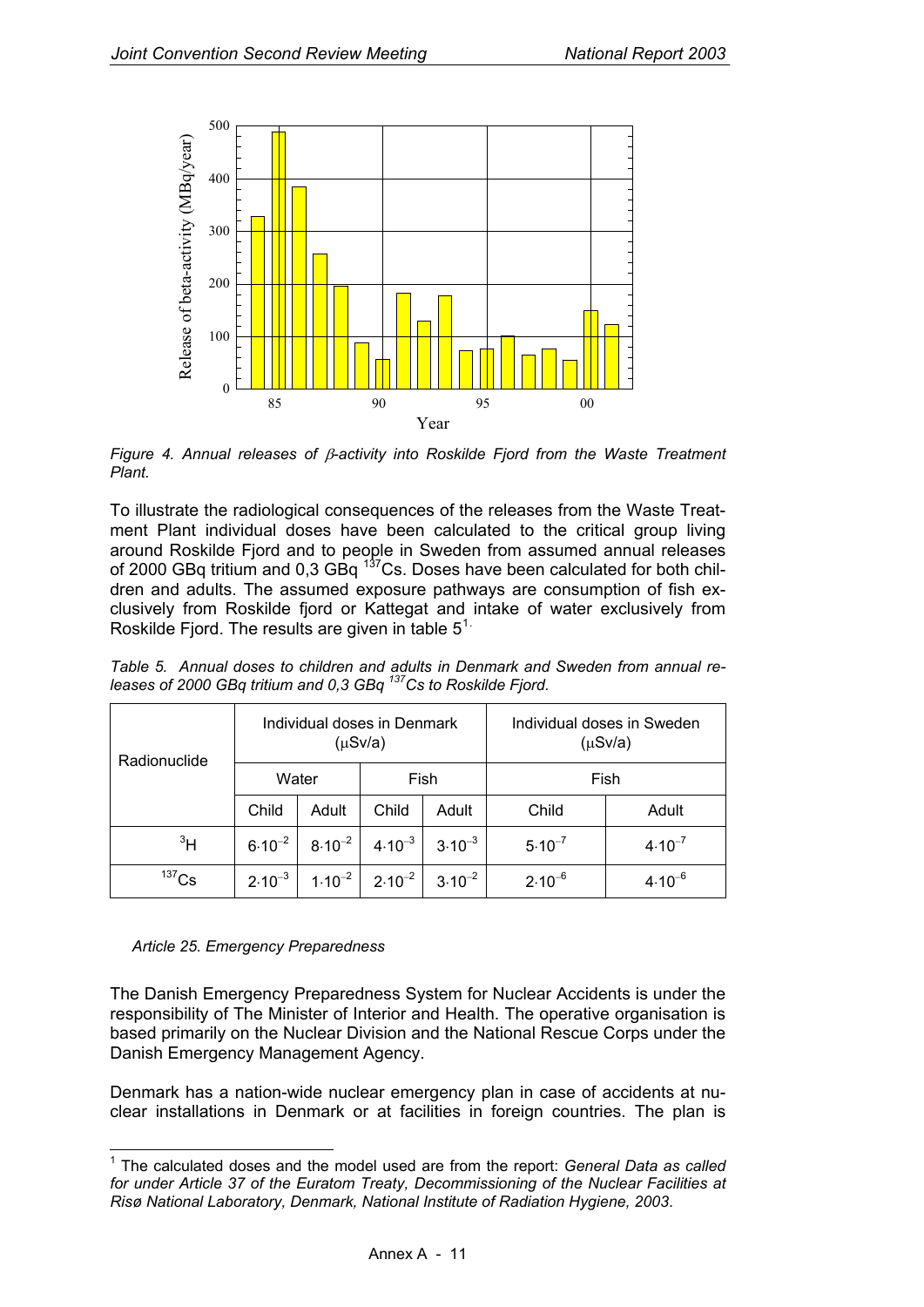tested regularly and it has special precautions for nuclear installations close to Danish territory as well as specific on-site and off-site emergency plans for Risø.

A service with a nuclear emergency officer from the Emergency Management Agency on duty 24 hours a day is maintained. This officer is authorised to decide on the activation of the emergency response system.

Early warning in case of a radiological emergency in Denmark or at a facility in the vicinity of Denmark is based on international agreements on exchange of information (IAEA, EURATOM) and on bilateral agreements, which Denmark has entered with a number of neighbouring states (Sweden, Germany, Finland, United Kingdom, Poland, Russia and Lithuania).

As a supplement to the early warning agreements an on-line system for automatic monitoring of radioactivity is in service 24 hours a day. The system provides monitoring data from 11 stations placed strategic in the country. The data are collected automatically at the Emergency Management Agency, where a computer will give a signal to the officer on 24 hours duty if any increase in gamma radiation could be attributed to causes other than natural increase of the radon content in the air.

#### *Article 26. Decommissioning*

As stated under Article 22 Risø is national property and as such, the financial situation are and will be secure also in the future until all the installations are fully decommissioned.

The Danish Parliament has in March 2003 agreed to the costs and the general decommissioning approach for all the nuclear facilities at Risø with the objective to decommissioning all nuclear facilities at Risø as soon as possible within a timeframe of 20 years.

The Nuclear Regulatory Authorities will subsequent license the procedures in general and specific technical projects at a more detailed level ensuring the safety of the decommissioning in agreement with Article 26.

In conclusion for section F, it is found that the Danish regulatory system implements all obligations under Article 21 (Responsibility of the licence holder), Article 22 (Human and financial resources), Article 23 (Quality assurance), Article 24 (Operational radiation protection), Article 25 (Emergency preparedness) and Article 26 (Decommissioning).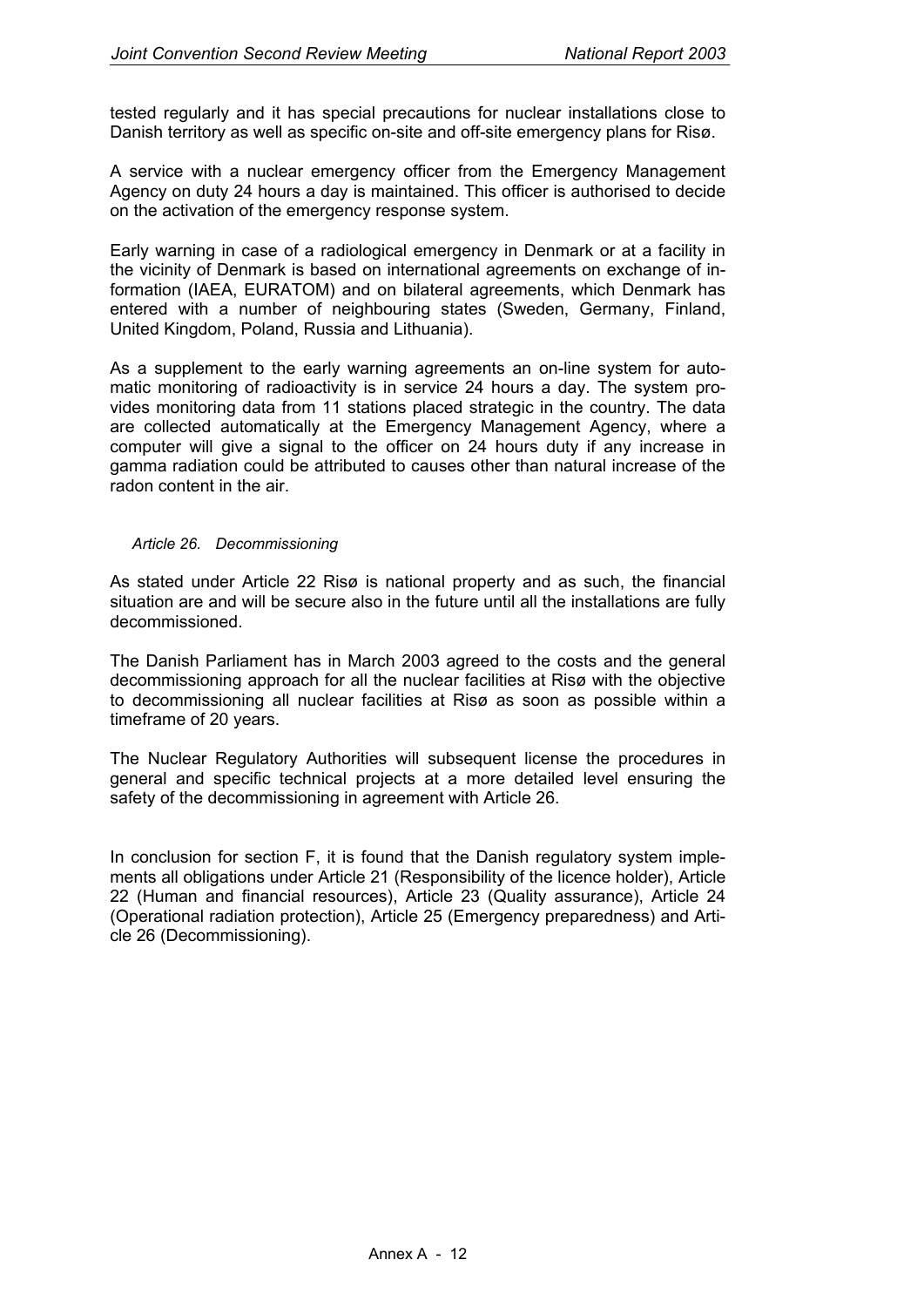### **Section G. Safety of Spent Fuel Management**

- *Article 4. General safety requirements*
- *Article 5. Existing facilities*
- *Article 6. Siting of proposed facilities*
- *Article 7. Design and construction of facilities*
- *Article 8. Assessment of safety of facilities*
- *Article 9. Operation of facilities*
- *Article 10. Disposal of spent fuel*

As described in section B the overall policy and practice for the past spent fuel management for the Danish research reactors have been to temporary store the fuels elements in dedicated storage facilities after irradiation awaiting transfer to USA. By June 2002 all research reactors have been taken out of operation and the spent fuel has been transferred to USA's jurisdiction according to an agreement with the US Department of Energy.

The only exemption from this is the minimal amount of spent fuel from the research reactor DR 1 and about 233 kg experimentally produced and irradiated spent fuel of power reactor type remaining from post-irradiation investigations in the former Hot Cells. This minimal amount of spent fuel is stored under safe and secure conditions awaiting a decision on the final management. The storage does not give rise to any discharges of radioactive materials to the environment and hence no exposure of the public.

In addition there are at present no considerations or plans for taking any kind of nuclear reactors into operation in Denmark. As a consequence of this there are no plans for siting, designing, construction or operation of spent fuel facilities or disposal of spent fuel.

With the present legislation on nuclear installations mentioned in section E Denmark therefore complies with articles 4 to 10 in the Convention regarding safety of spent nuclear fuel management.

### **Section H. Safety of Radioactive Waste Management**

#### *Article 11. General safety requirements*

Requirements in Operational Limits and Conditions on handling, storing and transport of fissile materiel make sure that criticality and removal of residual heat generated during radioactive waste management are adequately addressed.

One of the policies incorporated in all Danish Orders with articles regulating handling of radioactive waste is sorting at the source. This policy applied at the national level ensures that the generation of radioactive waste is kept to the minimum practicable and that biological, chemical as well as other hazards are taken into account.

As stated in Section F protective methods providing for effective protection of individuals, society and the environment are part of the national framework legislation and with due regard to internationally endorsed criteria and standards.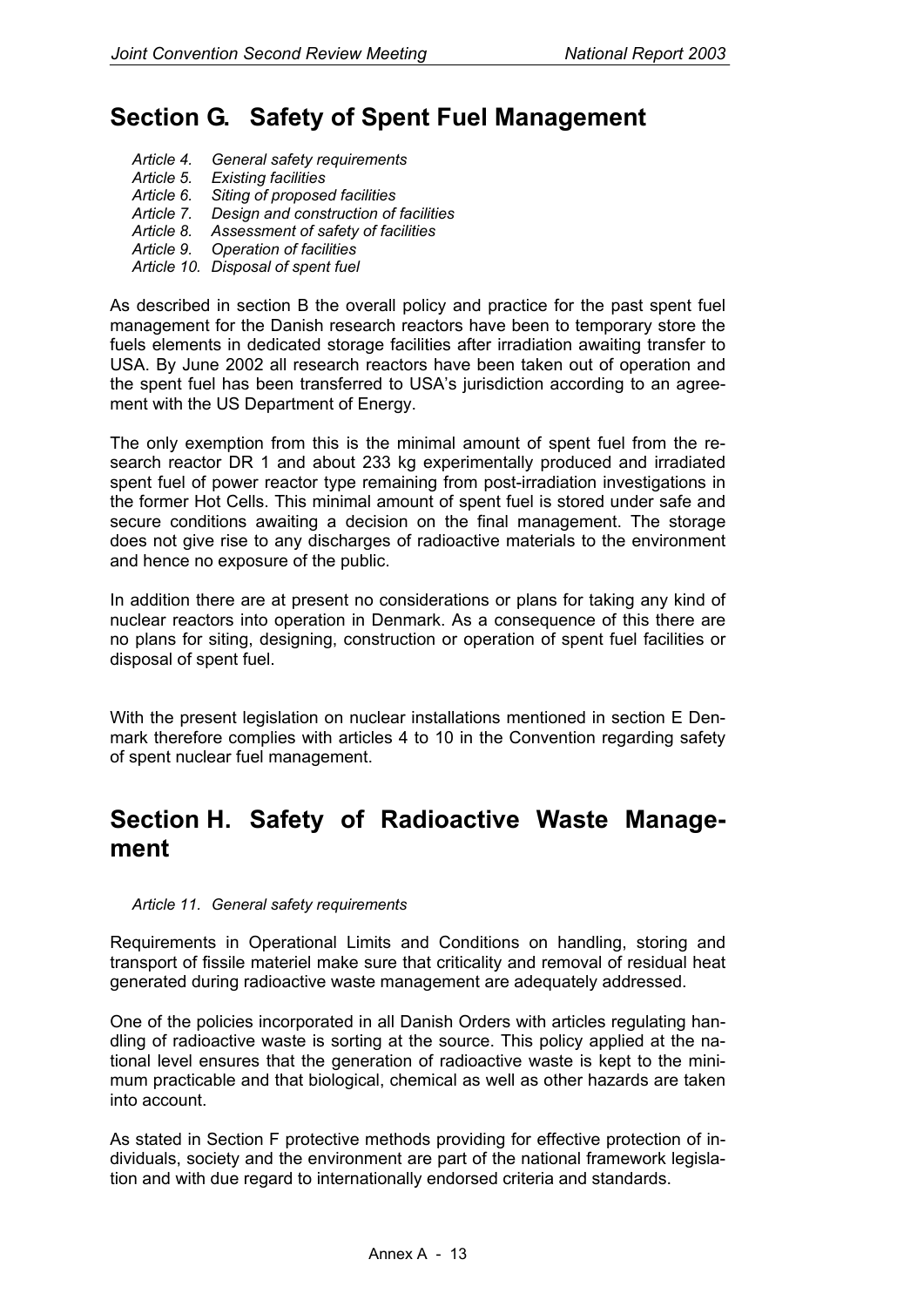#### *Article 12. Existing facilities and past practices*

According to the Nuclear Installations Act (Section E and F) the Waste Management Plant has during its more than 40 years of operation been subjugated inspection by the Nuclear Regulatory Authorities. These inspections have been carried out continuously and as such also at the time when the Convention came into force.

At the time when the Convention came into force no intervention for reasons of radiation protection is considered necessary as a result of past practices in Denmark.

- *Article 13. Siting of proposed facilities*
- *Article 14. Design and construction of facilities*
- *Article 15. Assessment of safety of facilities*
- *Article 17. Institutional measures after closure*

As stated in section B the Danish Parliament has in March 2003 agreed to initiate the process preparing a basis for decisions concerning a Danish disposal facility for low and intermediate waste. This initial process will make sure that all necessary steps are taken to implement fundamental principles and requirements for such a disposal facility in compliance with national and international obligations and recommendations.

Prior to siting, construction and commissioning of a Danish disposal facility the project will be subject to an Environmental Impact Assessment according to Danish legislation which implements Council Directive 85/337/EEC and 97/11/EC.

In addition, prior to the commissioning of a disposal facility the European Commission will be provided with general data relating to the disposal project making it possible for the Commission to assess whether the implementation of the project is liable to result in a radioactive contamination of the water, soil or airspace of another Member State as called for under the Article 37 of the Euratom Treaty. The presented data will be in compliance with the Commission Recommendation 1999/829 of 6 December 1999.

#### *Article 16. Operation of facilities*

The Waste Management Plant at Risø existed before the Nuclear Installations Act was put into force in 1962. Consequently this law did not regulate the original design of the installations and the initial constructions. However the design and construction of the installations are in accordance with international practice and all later modifications have been subject to approval by the Nuclear Regulatory Authorities and regulated through Operational Limits and Conditions in accordance with the Nuclear Installations Act as described in section F.

Safety assessments were performed for each nuclear installation at Risø and approved by the Danish Atomic Energy Commission when the nuclear installations at Risø were commissioned in the 50'es. The safety analyses have subsequent been updated in accordance with requirements in the Operational Limits and Conditions and the procedures in agreement of 15 august 1989 between the Nuclear Regulatory Authorities and Risø National Laboratory.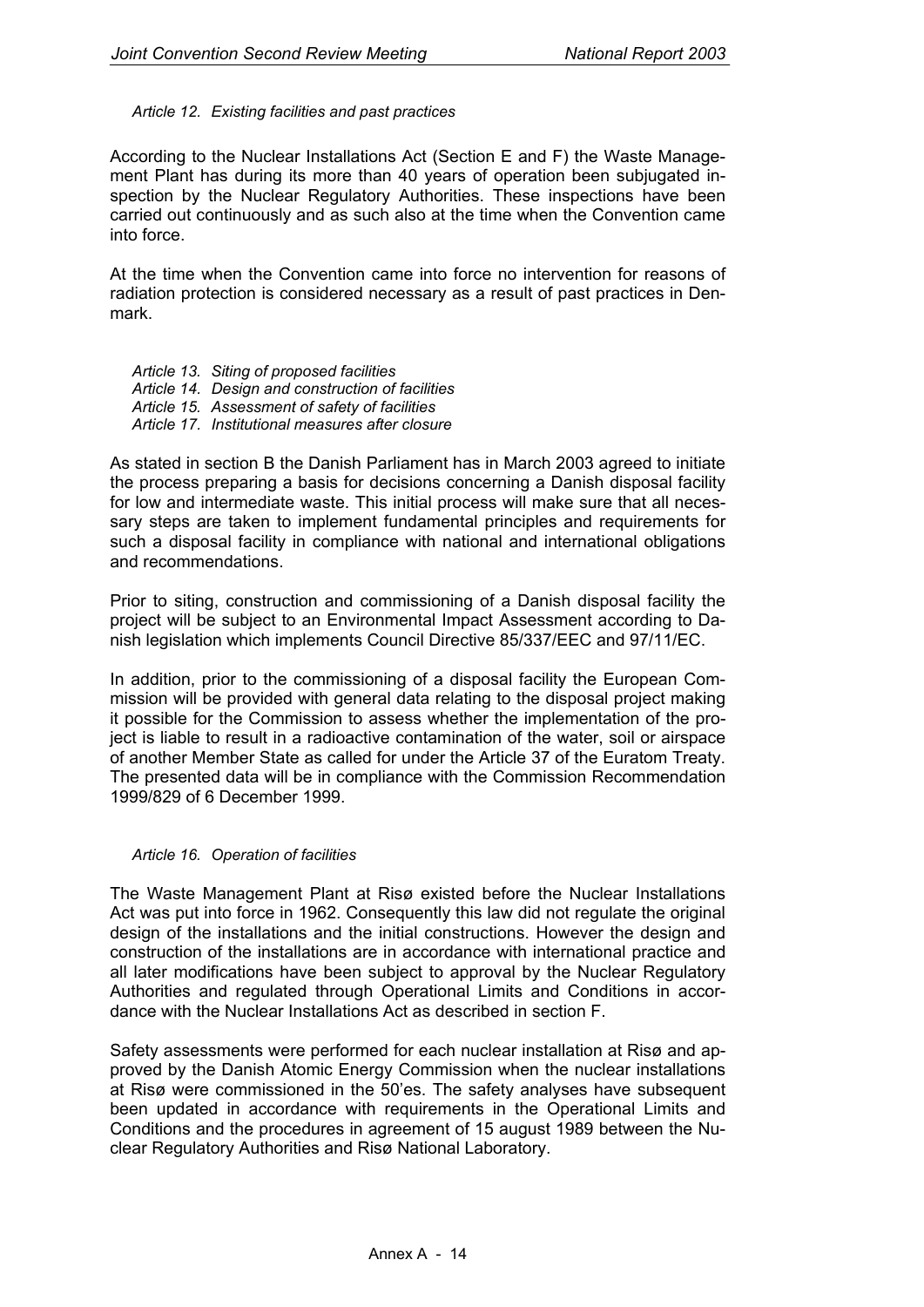In conclusion for section H, it is found that the Danish regulatory system implements all obligations under Article 11 (General safety requirements), Article 12 (Existing facilities and past practices), Article 13 (Siting of proposed facilities), Article 14 (Design and construction of facilities), Article 15 (Assessment of safety of facilities), Article 16 (Operation of facilities) and Article 17 (Institutional measures after closure).

### **Section I. Transboundary movement**

#### *Article 27. Transboundary movement*

The National Board of Health/National Institute of Radiation Hygiene has issued Order no. 969 of 13 December 1993 on international transfer of radioactive waste. This Order implements all obligations under Article 27 (Transboundary movement) of the Convention. The Order was originally issued as the Danish implementation of Council Directive 92/3/EURATOM of 3 February 1992 on the supervision and control of shipments of radioactive waste between Member States and into and out of the Community. The Order does not cover, in compliance with the Council Directive, shipments of sealed radioactive sources not containing fissile material when returned by its user to the supplier of the source in another country.

The National Board of Health/National Institute of Radiation Hygiene has issued Order no. 993 of 5 December 2001 on transport of radioactive materials in accordance with the recommendations given in IAEA's Regulations for the Safe Transport of Radioactive Materiel No. TS-R-1, 1996 Edition (Revised).

The National Institute of Radiation Hygiene has until now never received an application and consequently never issued any licence for a transboundary movement of radioactive waste with Denmark as the country of origin or with Denmark as the country of destination.

The National Institute of Radiation Hygiene has authorized only a few transboundary movements between EU-countries with Denmark as a country of transit since the above-mentioned Order came into force 1 January 1994. The latest reported data from the European Commission on such shipments is given in *Third Report on the application in the member States of Directive 92/3/EURATOM of 3 February 1992 on the supervision and control of shipments of radioactive waste between member states and into and out of the Community (1996 – 1998), COM(2001) 270 final, Brussels 25.05.2001.* 

### **Section J. Disused sealed Sources**

#### *Article 28. Disused sealed sources*

The National Board of Health/National Institute of Radiation Hygiene has issued Order no. 308 of 24 May 1984 concerning industrial gamma radiography installations, Order no. 154 of 6 March 1990 on smoke detectors and consumer products containing radioactive materials and Order no. 918 of 4 December 1995 on the use of sealed radioactive sources in industry, hospitals and laboratories. These three Orders implement all obligations under Article 28 of the Convention ensuring that the possession and storage of disused sealed sources take place in a safe manner.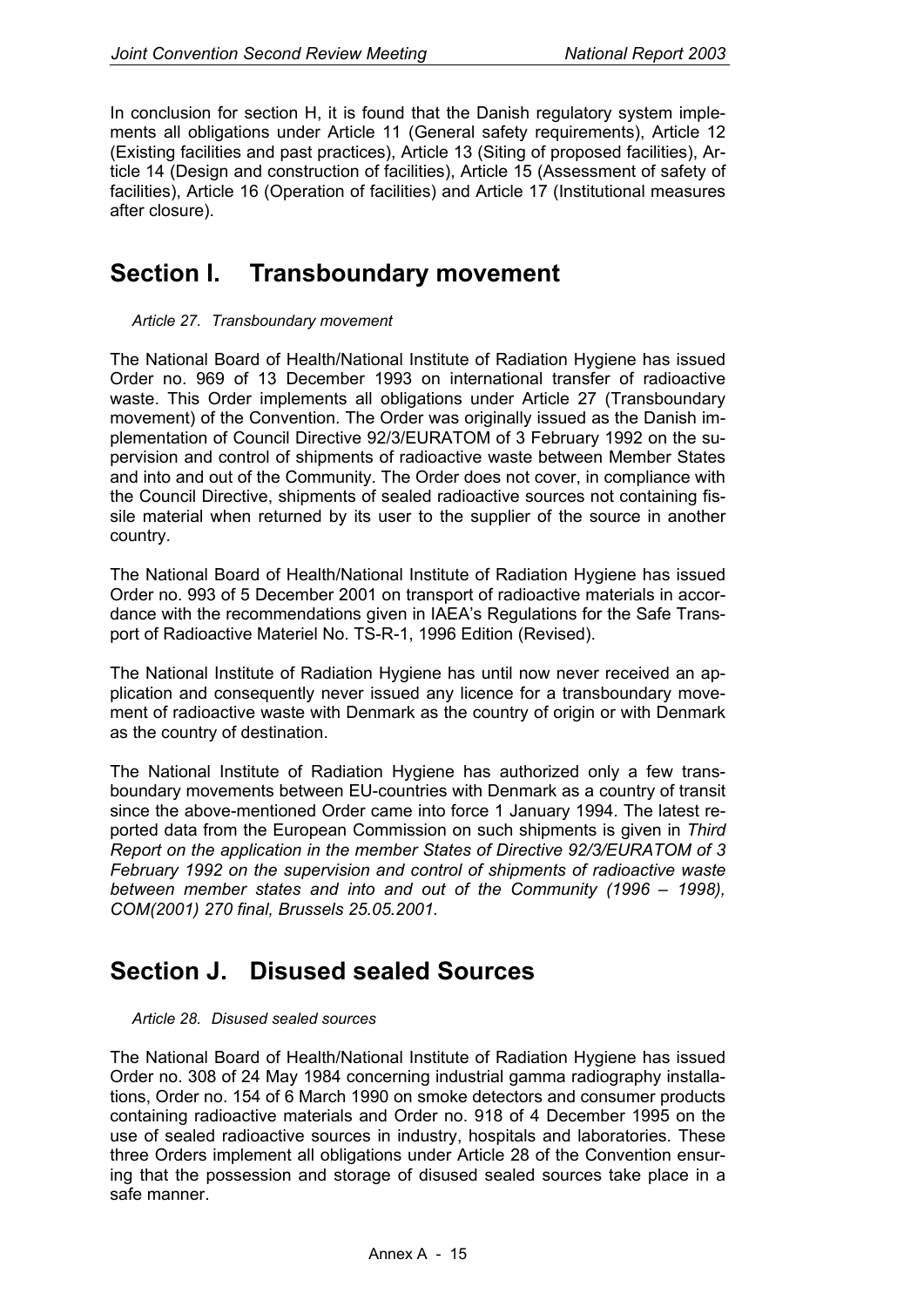As stated in section F it is the responsibility of the licence holder to ensure that disused sealed sources are handled in a safe manner and finally either returned to the manufacturer or send to the Waste Management Plant at Risø.

In Denmark neither manufacturing nor remanufacturing of sealed sources takes place. There are only a few suppliers in Denmark processing minor sealed sources for reexport. Reentry of such disused sources for storage will on application be considered case by case.

### **Section K. Planned Activities to Improve Safety**

For nuclear activities in Denmark including radioactive waste management the year of 2003 will constitute an important transition from the operation of nuclear research facilities and central storing of radioactive waste to the beginning of full scale decommissioning of the nuclear facilities and expanding the radioactive waste management to include considerations of final disposal of such waste.

As mentioned in section B the Danish Parliament has in March 2003 agreed to the costs and the general decommissioning approach for all the nuclear facilities at Risø with the objective to decommissioning all nuclear facilities at Risø as soon as possible within a timeframe of 20 years. At the same time the Parliament has agreed to start the work to establish a basis for decisions on a Danish disposal facility for low and medium level waste. This work will start with an assessment of the need for a revision of the legal basis including the question of an open and transparent decision process. The initial work should also propose fundamental principles and requirements for a disposal facility in accordance with national and international obligations and recommendations.

As the integrated process for both the decommissioning and the radioactive waste disposal considerations are more or less new in a Danish context a comprehensive and transparent process can be conducted based on Nordic and other international recommendations from the International Commission on Radiological Protection (ICRP), the European Commission (EU) and the Internal Atomic Energy Agency (IAEA). The Safety Standards published by IAEA will in particular be of importance, e.g. IAEA Safety Guide No. WS-G-2.1, Decommissioning of Nuclear Power Plants and Research Reactors (1999) and IAEA Safety Fundamentals No. 111-F, The Principles of Radiation Waste Management (1995), IAEA Safety Guide No. 111-G-3.1, Siting of Near Surface Disposal Facilities (1994), IAEA Requirements No. WS-R-1, Near Surface Disposal of Radioactive Waste (1999) and IAEA Safety Guide No.WS-G-1.1, Safety Assessment for Near Surface Disposal of Radioactive Waste (1999).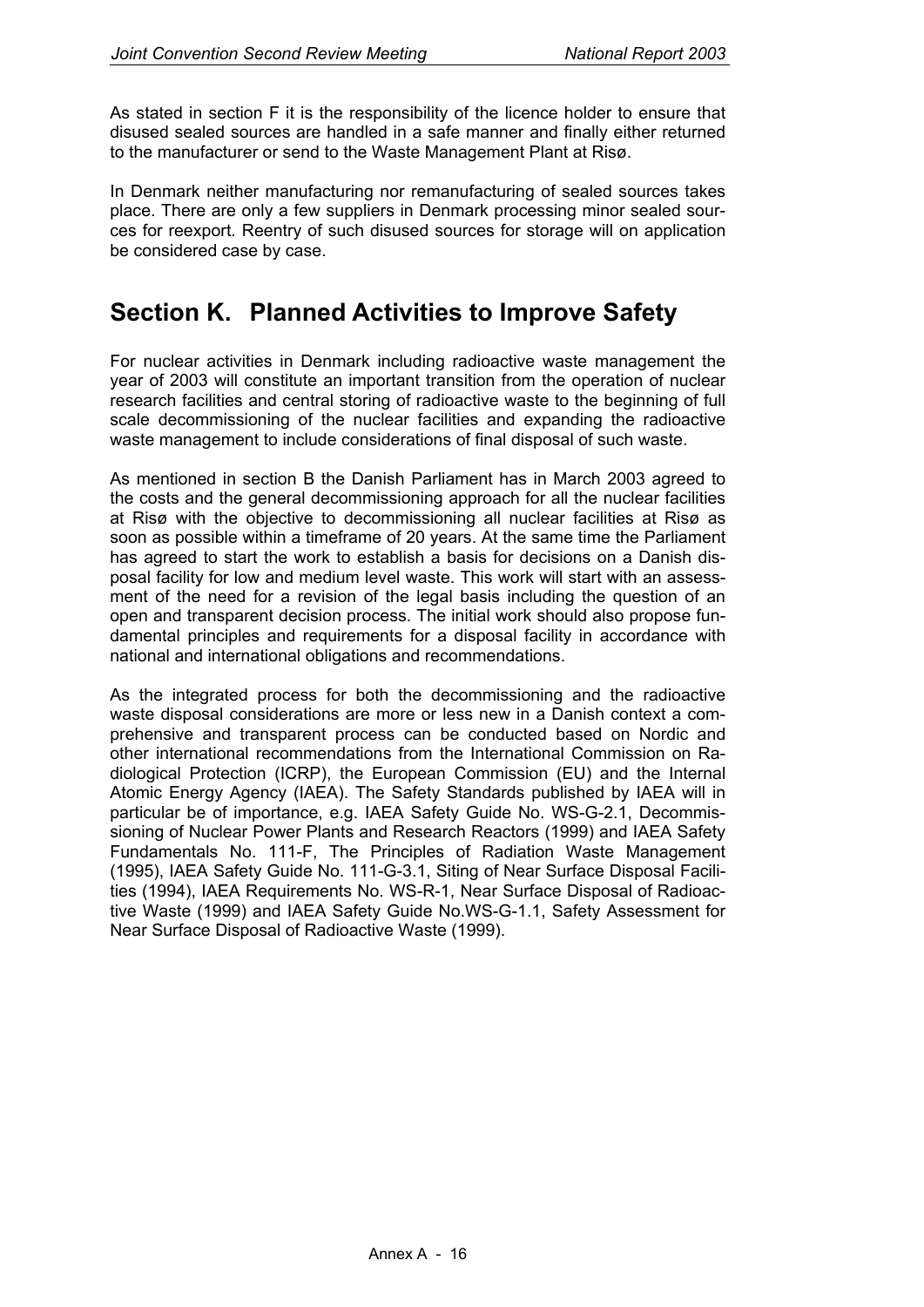### **Annex B. Danish Legislation – Spent Fuel and Radioactive Waste**

The Danish legislation listed below is in force per 1 August 2005. The legislation is available in Danish at the web site of the National Institute of Radiation Hygiene: www.sis.dk.

### **Acts:**

Act no. 94 of 31 March 1953 on use etc. of radioactive materials.

Act no. 170 of 16 May 1962 on nuclear installations.

### **Ministerial Orders:**

Ministry of the Interior (now Ministry of the Interior and Health) Order no. 278 of 27 June 1963 on protective measures against accidents in nuclear installations (atomic installations) etc. with amendments in Order no. 502 of 1 October 1974.

Ministry of the Environment Order no. 574 of 20 November 1975 on precautionary measures for the use etc. radioactive substances.

Ministry of the Interior and Health Order no. 192 of 2 April 2002 on exemptions from Act on the use of radioactive substances.

**Operational Limits and Conditions for Danish Decommissioning issued by the Nuclear Regulatory Authorities** (The Nuclear Office under the Danish Emergency Management Agency and the National Institute of Radiation Hygiene under the National Board of Health):

Operational Limits and Conditions for Danish Decommissioning

Operational Limits and Conditions for Risø National Laboratory.

### **Orders from the National Board of Health (National Institute of Radiation Hygiene):**

National Board of Health Order no. 308 of 24 May 1984 concerning industrial gamma radiography installations with amendments in Order no. 790 of 19 October 1999.

National Board of Health Order no. 154 of 6 March 1990 on smoke detectors and consumer products containing radioactive materials with amendments in Orders no. 547 of 23 July 1993 and no. 793 of 19 October 1999.

National Board of Health Order no. 546 of 23 June 1993 on transfer of radioactive materials.

National Board of Health Order no. 969 of 13 December 1993 on international transfer of radioactive waste.